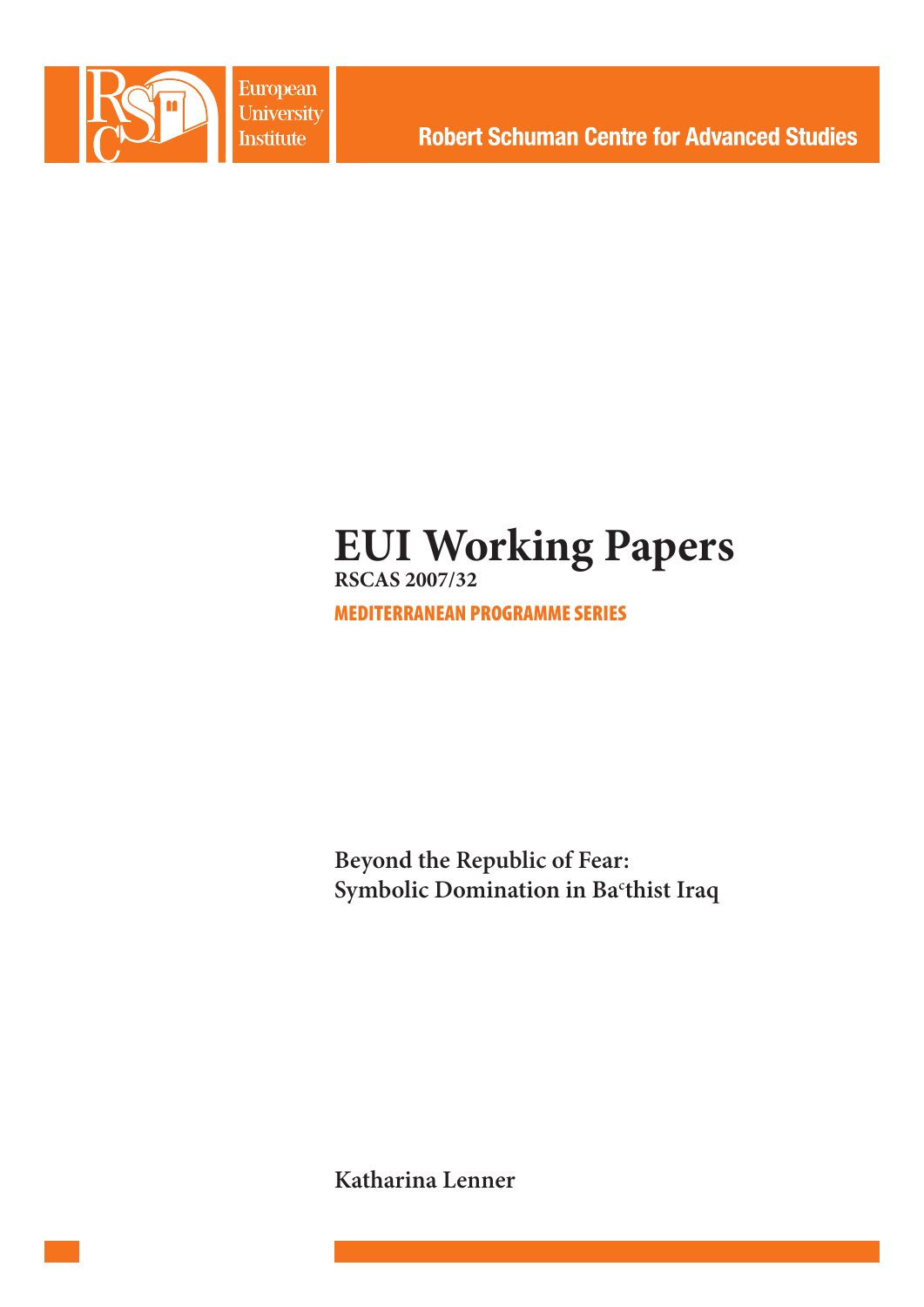**EUROPEAN UNIVERSITY INSTITUTE, FLORENCE ROBERT SCHUMAN CENTRE FOR ADVANCED STUDIES MEDITERRANEAN PROGRAMME SERIES**

> *Beyond the Republic of Fear: Symbolic Domination in Ba<sup>c</sup> thist Iraq*

> > **KATHARINA LENNER**

EUI Working Paper **RSCAS** 2007/32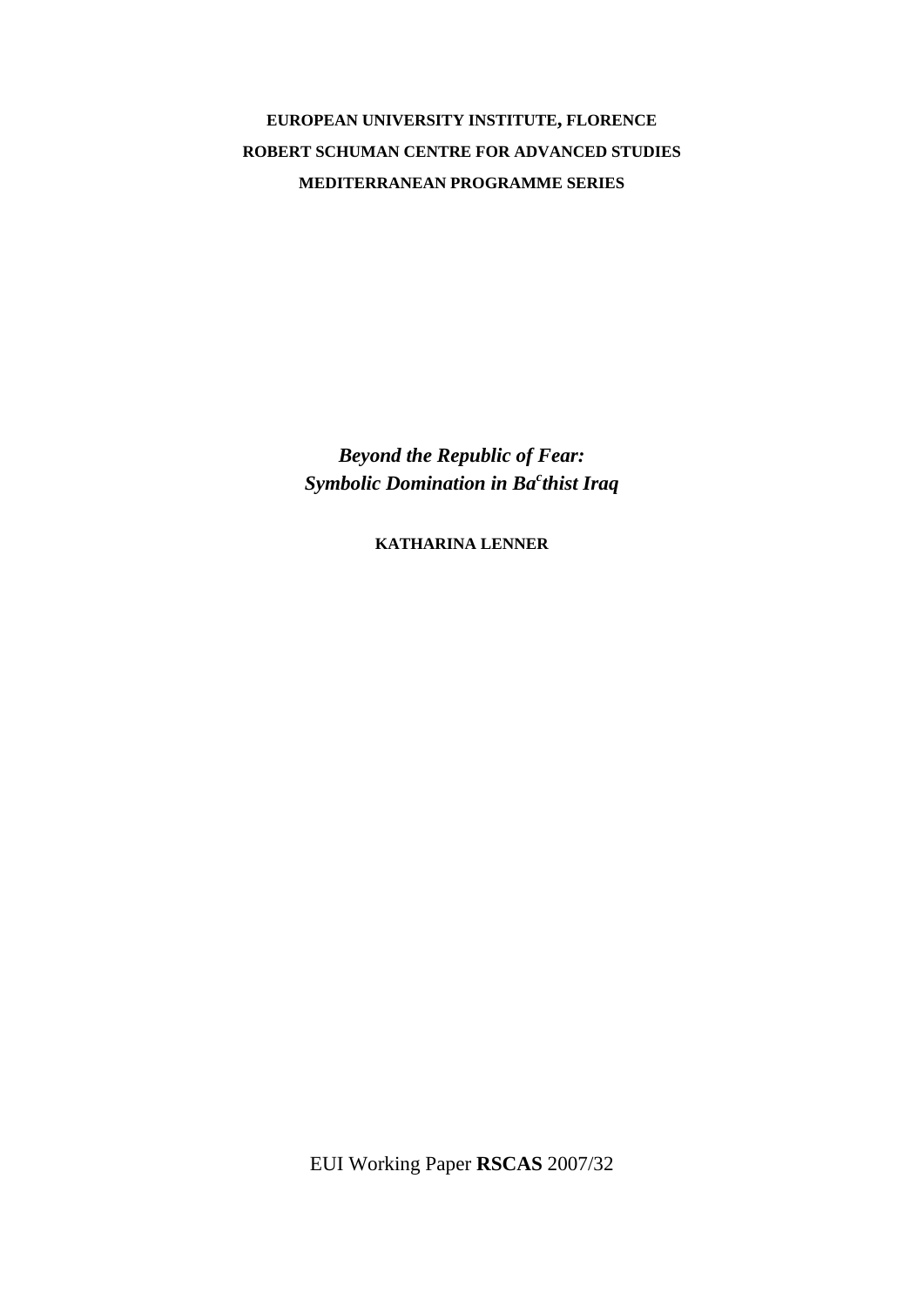This text may be downloaded only for personal research purposes. Additional reproduction for other purposes, whether in hard copies or electronically, requires the consent of the author(s), editor(s). Requests should be addressed directly to the author(s).

If cited or quoted, reference should be made to the full name of the author(s), editor(s), the title, the working paper, or other series, the year and the publisher.

The author(s)/editor(s) should inform the Robert Schuman Centre for Advanced Studies at the EUI if the paper will be published elsewhere and also take responsibility for any consequential obligation(s).

ISSN 1028-3625

© 2007 Katharina Lenner

Printed in Italy in December 2007 European University Institute Badia Fiesolana I – 50014 San Domenico di Fiesole (FI) Italy [http://www.eui.eu/RSCAS/Publications/](http://www.eui.eu/RSCAS/Publications)  <http://cadmus.eui.eu>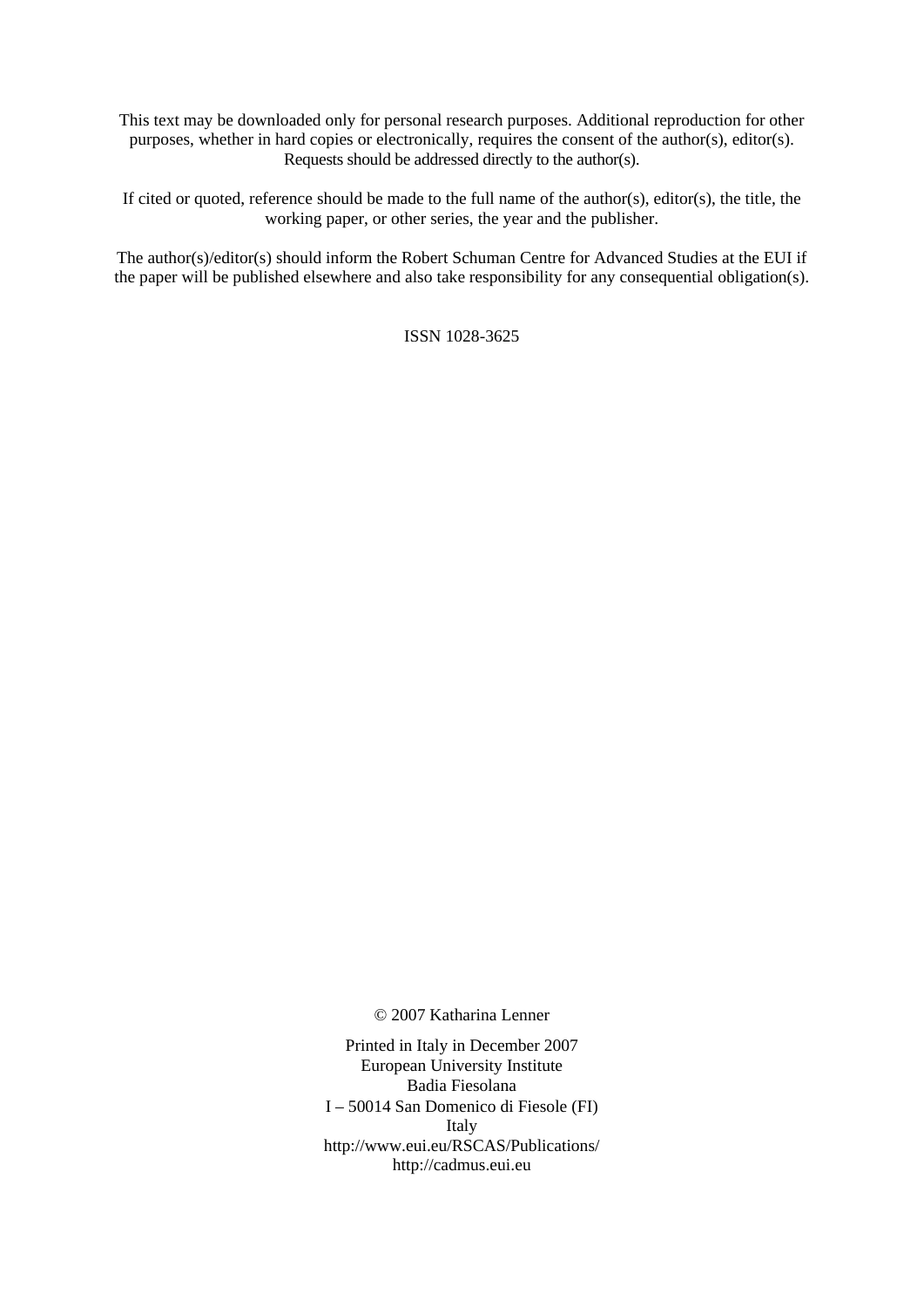# **Robert Schuman Centre for Advanced Studies**

The Robert Schuman Centre for Advanced Studies (RSCAS), directed by Stefano Bartolini since September 2006, is home to a large post-doctoral programme. Created in 1992, it aims to develop inter-disciplinary and comparative research and to promote work on the major issues facing the process of integration and European society.

The Centre hosts major research programmes and projects, and a range of working groups and ad hoc initiatives. The research agenda is organised around a set of core themes and is continuously evolving, reflecting the changing agenda of European integration and the expanding membership of the European Union.

Details of this and the other research of the Centre can be found on: [http://www.eui.eu/RSCAS/Research/](http://www.eui.eu/RSCAS/Research) 

Research publications take the form of Working Papers, Policy Papers, Distinguished Lectures and books. Most of these are also available on the RSCAS website: [http://www.eui.eu/RSCAS/Publications/](http://www.eui.eu/RSCAS/Publications) 

The EUI and the RSCAS are not responsible for the opinion expressed by the author(s).

# **Mediterranean Programme**

The Mediterranean Programme was set up at the Robert Schuman Centre for Advanced Studies of the European University Institute in 1998. It focuses on the Mediterranean region.

The Mediterranean Programme engages in research with the twin aims of: a) generating intellectually excellent scholarly work; and b) contributing to the general policy debate relating to the flows of persons, goods and ideas between and within the Northern, Eastern, Southern and Western Mediterranean areas.

The Mediterranean Programme and its activities have been financed by: Capitalia, Compagnia di San Paolo, Eni spa, Ente Cassa di Risparmio di Firenze, European Commission, European Investment Bank, Fondazione Monte dei Paschi di Siena, and Regione Toscana.

The Annual Mediterranean Research Meeting brings together scholars from across the region.

<http://www.eui.eu/RSCAS/Research/Mediterranean/Meetings.shtml>

*For further information:*  Mediterranean Programme Robert Schuman Centre for Advanced Studies European University Institute Via delle Fontanelle, 19 50016 San Domenico di Fiesole (FI), Italy Fax: + 39 055 4685 770 E-mail: [MedProgSecretary@eui.eu](mailto:MedProgSecretary@eui.eu)  <http://www.eui.eu/RSCAS/Research/Mediterranean/Index.shtml>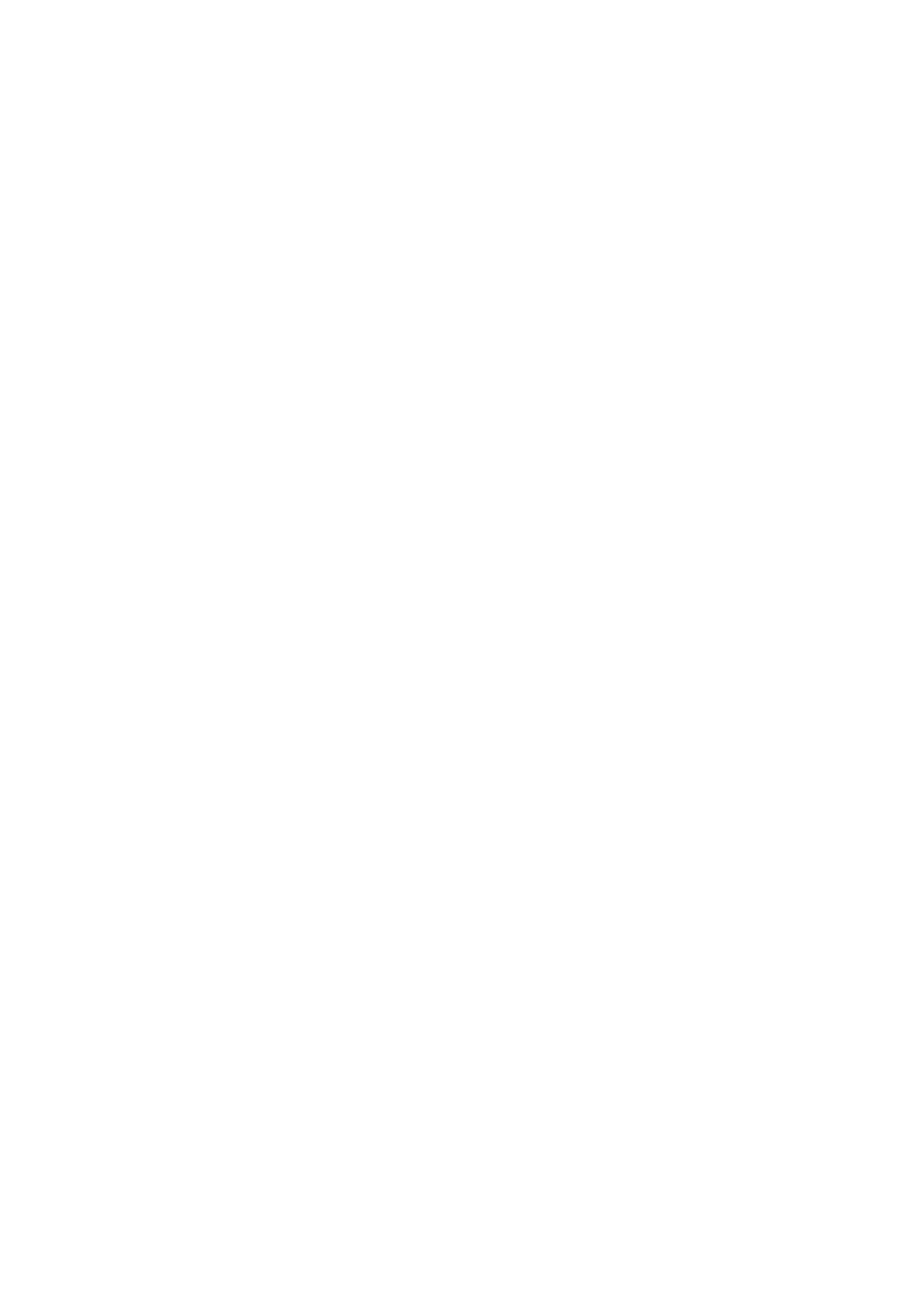# **Abstract**

This paper explores the significance of official rhetoric, symbolism and cultural production as a social practice of domination in Ba<sup>c</sup>thist Iraq. In order to make sense of this aspect of domination, it is necessary to go beyond the level of regime imagery and look at the ways in which systems of signification were upheld and, at times, subverted by different parts of the population. The shortage of studies dealing with this question regarding Ba°thist Iraq must be seen in conjuncture with the main theoretical concepts employed so far, 'traditional legitimacy' and 'totalitarianism'. By merely considering the content of official representation and speculating about its persuasiveness, both have precluded rather than invited closer examination of people's everyday lives and the ways in which they related to the representation of authority. The notion of Ba<sup>c</sup>thist Iraq as a totalitarian 'republic of fear' in particular has reduced domination to the spread of violence and fear and assumed its total grip on the population's minds. This paper will examine practices like mass displays of allegiance, the reiteration of official language or representations of violence as ambivalent forms of domination which invited a variety of responses from a diverse population. It argues for a new theoretical approach, which must be able to conceive the power of authoritarian states to shape ideas and bodies through symbolic-disciplinary practices as well as the possibility of subversion. Such practices sought to implicate Iraqis in the exertion of dictatorial domination without necessarily making them believe in the claims of the regime.

# **Keywords**

Iraq, Baath, domination, symbol, representation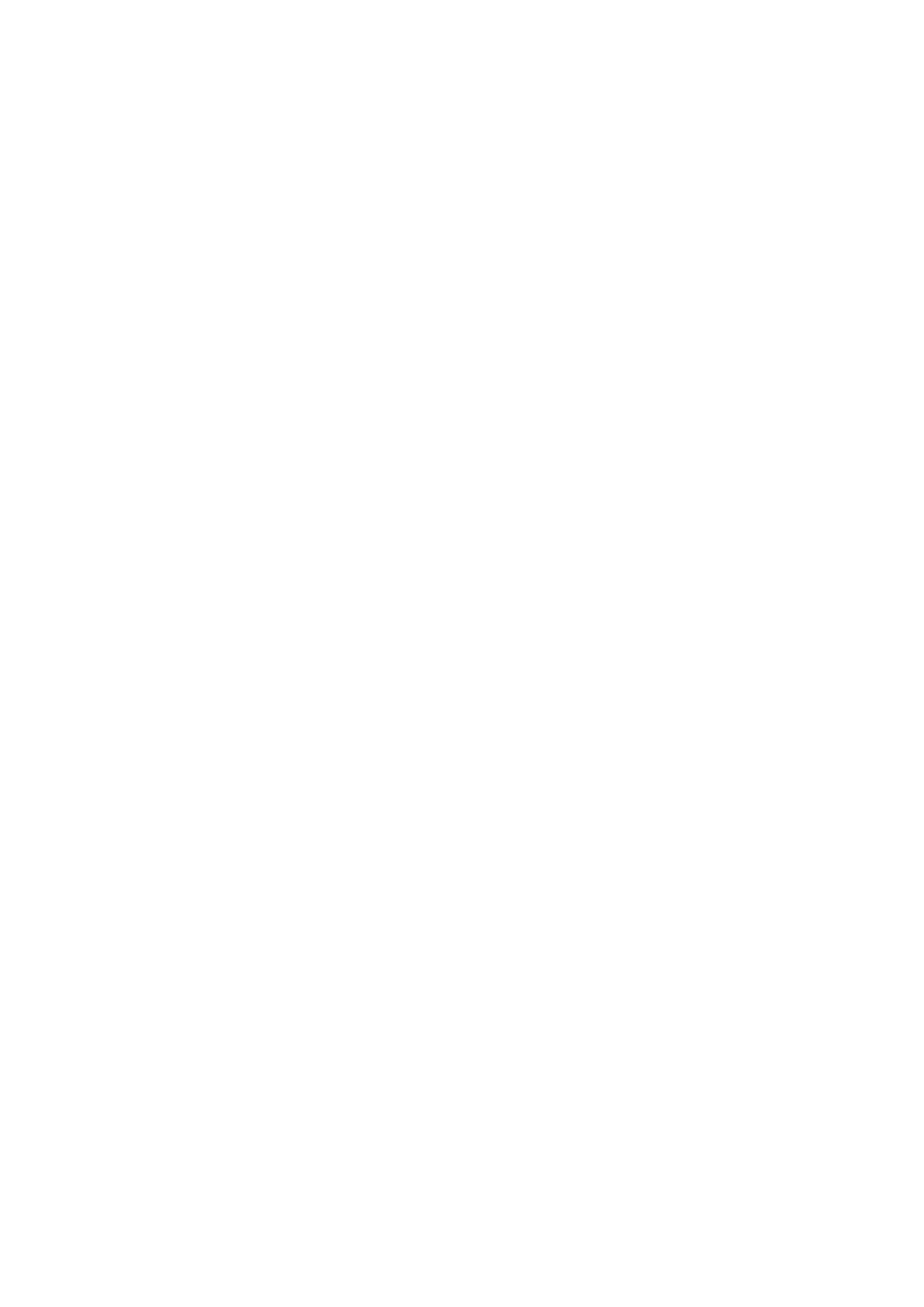# **Introduction**<sup>∗</sup>

1

This paper explores the significance of official rhetoric, symbolism and cultural production as a social practice of domination in Ba<sup>c</sup>thist Iraq. This regime produced and promoted a peculiar political language and imagery, which dominated and guided public expression of any kind. Judging from phenomena such as the near omnipresence of Saddam Hussein's picture in public spaces, shops, buildings, and even private homes all over Iraq, as well as from the fact that during the March 1991 uprisings in various parts of the country, these constituted one of the first targets of the crowds' anger (cp. Jabar 1994:106), the representation of power seems to have been important for upholding the Ba<sup>c</sup>th rule. By looking at this aspect more closely, the paper explores the relevance of the symbolic as a form of domination and control as well as its limits in one of the most authoritarian regimes of the MENA region.

'Symbolic domination' in this paper is used as a generic term encompassing multiple forms of state-sponsored<sup>1</sup> policies and practices beyond direct physical coercion and the distribution of resources, which impinge upon the way people conceive of themselves and behave in the social and political world.<sup>2</sup> The employment of this term is based on the assumption that the realm of symbols and rhetoric is an essential part of exercising political authority, which is to some extent independent and still linked to other aspects of domination, not least that of physical coercion. The term also indicates that compliance is not necessarily based on belief, but can follow other logics.

I will argue that in order to assess the relevance of symbolic forms of domination, it is necessary to go beyond a narrow focus on the state and on the content of state-sponsored symbolic production, and to look at the *effects* of symbols of domination on the minds and the behaviour of the dominated, i.e. at 'the ways in which systems of signification are consumed, upheld, contested, and subverted' (Wedeen 1999:18). Only then is it possible to go beyond the rather simplistic notion of Ba°thist Iraq as a 'republic of fear'. The question of effects of symbolic domination has, however, not been sufficiently dealt with so far. This is partly due to a severe shortage of empirical studies about everyday life under the Ba<sup>c</sup>th, but in equal measure to a lack of adequate theoretical conceptualisation of this aspect of domination.<sup>3</sup> If it has been addressed, it has for the most part been connected to the problematic concepts of 'totalitarianism' and 'traditional legitimacy'. As I will argue, both have prevented a more deep going analysis. The aim of this paper is to lay the ground for an alternative approach. Thus, it is

<sup>∗</sup> A previous version of this paper was presented in Workshop 2 'Policing and Incarceration in the Middle East and North Africa: Theoretical and Empirical Investigations' at the Eighth Mediterranean Social and Political Research Meeting, Florence & Montecatini Terme, 21–25 March 2007, organised by the Mediterranean Programme of the Robert Schuman Centre for Advanced Studies at the European University Institute.

<sup>1</sup> The term 'state-sponsored' is borrowed from Davis (2005). It indicates, on the one hand, that sites of symbolic production are formally or informally tied to the state, which thus has a crucial impact on contents and forms. On the other hand, it implies that symbolic production should not be viewed as unitary and as equivalent with the state or regime, as even in authoritarian systems in which public expression is highly regulated, symbolic production always leaves space for ambiguity and *double entendre.*

<sup>2</sup> The term 'symbolic' is generally preferred to 'cultural' in this paper. Although anthropology and sociology have generally abandoned the view of culture as a integrated and often nationally bounded whole, and have adopted new standard definitions such as plural and internally divided 'systems of meaning and the practices in which they are embedded' (Steinmetz 1999:6-7), the above mentioned simplistic views of culture can still be frequently found in political science accounts of non-Western polities. If 'culture' is used in this paper, it should be understood in the latter, broader way.

<sup>3</sup> This lack partly results from boundaries between social science disciplines, particularly between political science on the one hand and sociology and anthropology on the other. It is rare to find 'political ethnographies of power' (Wedeen 1999:25) which combine the analysis of the representation of state authority with a deeper inquiry into what people think and do in relation to it in different contexts and socio-cultural settings (Exceptions regarding the Middle East include Wedeen 1999 from a political science perspective or, from the perspective of anthropology, Abu-Lughod 1998).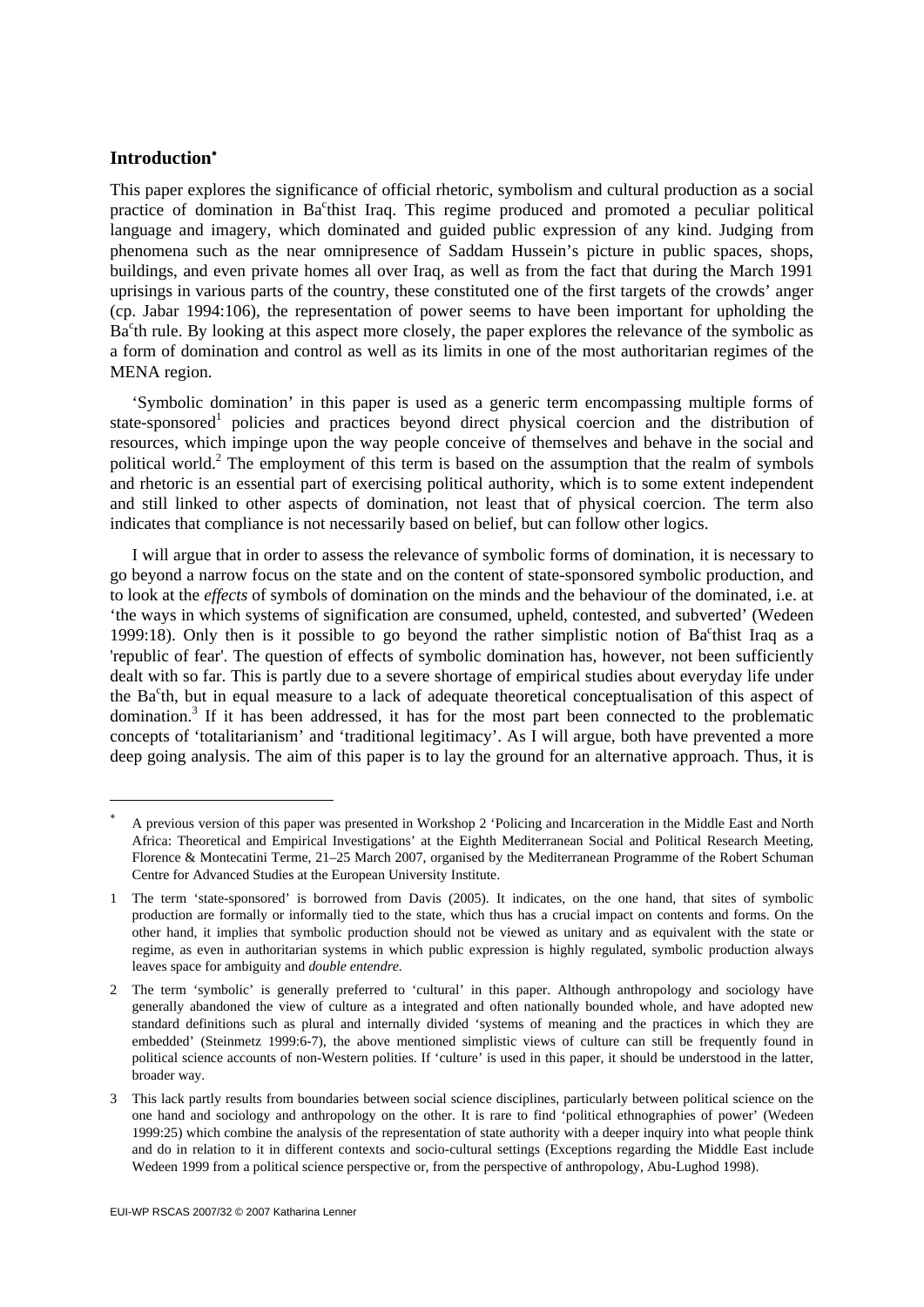not an empirical paper, but a theoretical investigation based on and evaluating existing literature concerning the period of Ba<sup>c</sup>th rule in Iraq.

I will start by briefly introducing four concepts which have addressed the effects of symbolic domination in the Arab world—legitimacy, hegemony, governmentality / 'politics as if' and, with a particular view to Iraq, totalitarianism.<sup>4</sup> In the second and main part, I will analyse the extent to which existing studies on symbolic forms of domination in Ba<sup>c</sup>thist Iraq have reflected these theoretical approaches. After assessing the relevance of symbolic policies and practices for the Ba<sup>c</sup>th regime as well as for the population at large and noting trends and changes in their contents over time, I will focus on the concepts these studies have worked with regarding the reception of official rhetoric and symbolism and point out their strengths and shortcomings. It will show that empirical and theoretical shortcomings are intimately connected, as the theoretical tools that have mostly been used tend to preclude a more thorough analysis of the effects of state rhetoric among different sectors of the population. After providing pieces of evidence from Iraq which point into other directions, the third part will indicate the most promising conceptual tools for future empirical research on the effects of rhetoric and symbolism. I will suggest that the concept of 'politics as if' as well as the Gramscian notions of 'hegemony' and 'common sense' could be particularly useful in this regard. Concluding, I will point out the issues which any approach to symbolic forms of domination should be able to conceive.

# **Concepts of Symbolic Domination in the Study of the Arab State**

One feature of authoritarian regimes, among which Ba<sup>c</sup>thist Iraq should be counted, is their attempt to control not only the political and economic but also the symbolic sphere and thereby enhance their hold over social and political life (cp. Owen 2000:27-44). In order to come to terms with the significance of this effort, a concept that can adequately address symbolic forms of domination is needed. In the main debates about the state in recent Anglo-American political science between 'statecentred' (neo-Weberian) and 'society-centred' (neo-Marxist) approaches about the degree of autonomy of the state from social forces, the attention given to symbolic forms of rule has only been marginal (Steinmetz 1999:4, Mitchell 1991:2-3). However, there are some concepts in political science that have paid more attention to such forms and their reception and have been applied to Middle East politics.

# *(Neo-)Weberian Approaches: Traditional Legitimacy and Political Culture*

If debates about the state in the Middle East have considered symbolic forms of domination in more depth, it has mostly been through the lens of the Weberian concept of legitimacy, indicating the belief in the appropriateness of a particular form of rule (cf. Weber 1978). In the study of Middle Eastern politics, legitimacy has often been used as a general synonym for support, identification or loyalty to particular regimes and their policies, which has not particularly focused on culture, symbols, rhetoric etc. Regarding the latter, however, a second interpretation, building on Weber's notion of 'traditional authority' based on an 'established belief in the sanctity of immemorial traditions and the legitimacy of those exercising authority under them' (Weber 1978:215) has been rather prominent. The assumption guiding such an understanding of legitimacy is that neither Middle Eastern regimes nor societies can adequately be analysed with the concept of 'legal-rational' authority and legitimacy, and

<sup>4</sup> A number of new conceptualisations of the relation between politics and culture have emerged in the wake of the cultural turn (for an overview, see Steinmetz 1999, Berezin 1997). They have, however, not produced a coherent approach regarding the question of 'effects' or 'reception' of symbolic displays of power.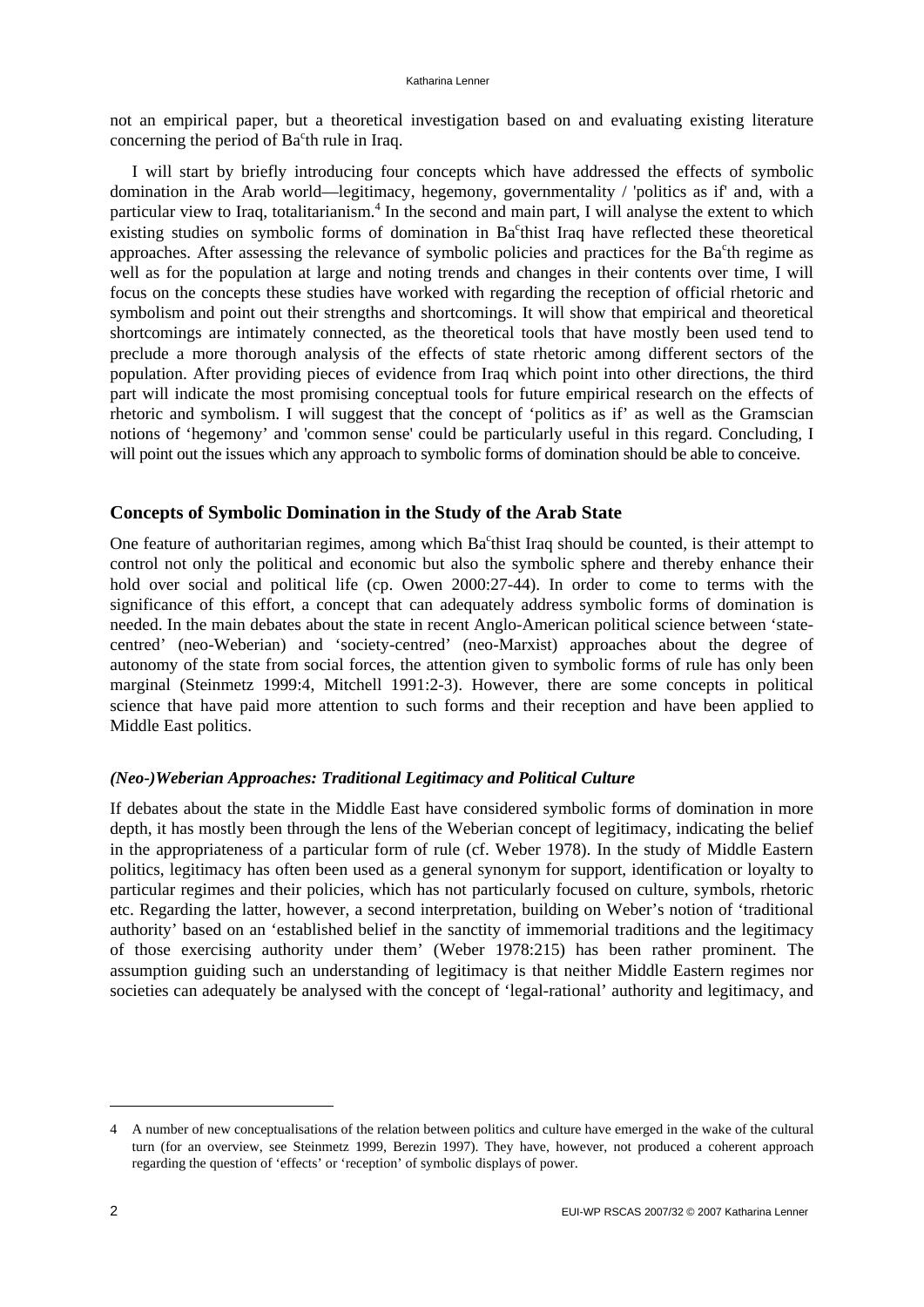that power structures based on personal and informal arrangements—often termed '(neo-) patrimonialism'—are in some way linked to 'traditional culture'.<sup>5</sup>

Such a line of reasoning has been reinforced by the 'political culture approach', which has suggested that attitudes and values rooted in Middle Eastern society through its Islamic and Arab heritage—such as submissiveness to authority, a lack of initiative, patriarchal attitudes, suspicion toward outsiders, and others—can explain political realities in the region, be it internal strife among political elites or the persistence of clientelism (cp. Ben-Dor 1977, Berezin 1997:363-8, Steinmetz 1999:19-20). Whereas the theoretical concept was abandoned by and large during the 1980s, it has continued to inform writing on Arab politics, especially on the social bases of (neo-)patrimonialism or authoritarianism (e.g. Sharabi 1988, regarding Ba<sup>c</sup>thist Iraq, Heine 1993). For a considerable number of Middle Eastern analysts, different regimes' employment of symbols appealing to 'tradition' or religion (pan-Arabism, tribalism, Islam, etc.) is accordingly seen as corresponding to an overall outlook of the respective societies and as essential for eliciting consent to their rule (Crystal 1994:277).

As the concept of legitimacy indicates the coincidence of a type of regime with the belief in its appropriateness by the ruled (Weber 1978:212-4), it does link up to other aspects of domination. However, legitimacy is explicitly conceptualised as a voluntary form of compliance which makes domination more stable than pure coercion or material interest. Thus, there is no reference to the symbolic as a form of coercion or control.

## *(Neo-)Gramscian Approaches: Hegemony*

Another way to assess the symbolic dimension of state strength is with the notion of hegemony.<sup>6</sup> The term in its contemporary usage was coined by Antonio Gramsci, who contrasted it to direct domination or command through formal state structures (1971:12). Although Gramsci has not given a coherent definition of hegemony, most authors who use the term agree on several important points: Firstly, hegemony has to do with the diffusion of a world-view into everyday life, so that the 'general direction imposed on social life by the dominant fundamental group' (ibid.) is perceived as natural and taken-for-granted and that there is active or passive consent to it. Secondly, hegemony goes beyond state rhetoric—a ruling group's hegemony in the symbolic sphere is based on its economic and political leadership. Hegemony can therefore never purely arise in the 'cultural' sphere, but stems from the capacity to integrate broader sectors of the population in socio-economic and political terms as well (e.g. Ayubi 1995:32-3). Thirdly, hegemony goes beyond formal state institutions. It is particularly institutions of 'civil society'—schools, parties, the press, religious institutions, etc.—in and through which consent is created and maintained (Gramsci 1971:7, 15-7, 245, 267). Still, hegemony is not thought of as a stable state of affairs uniformly accepted by all, but as a continuous struggle between hegemonic and counter-hegemonic forces over different interests and world-views (cp. Davis 2005:21).

Gramsci's conception of the 'integral state' (which includes 'intermediary' institutions) as 'hegemony protected by the armour of coercion' (Gramsci 1971:263) points to an intimate linkage between symbolic and coercive aspects of domination. Modern integral states not only possess the means to promote particular understandings of the past and present of a collective, but also the legally sanctioned means to use violence to punish those who disagree (Davis 2005:5). Yet also regarding the

<sup>5</sup> This goes back to Weber's connection of the type of claims which are made by rulers with a particular 'mode of exercising authority', a 'type of obedience', and a particular 'administrative staff developed to guarantee it' (Weber 1978:213). Due to this logic, 'patrimonialism' appears as one of the forms in which 'traditional authority' is exercised.

<sup>6</sup> Due to its limited relevance in writings on Ba<sup>c</sup>thist Iraq, the concept of 'ideology' will not be tackled here. The title of A. Baram's study on 'Culture, History and Ideology in the Formation of Ba<sup>c</sup>thist Iraq, 1968-89 (Baram 1991) is misleading in this regard, as it does not put forward a clear and definitively not a materialist conception of ideology.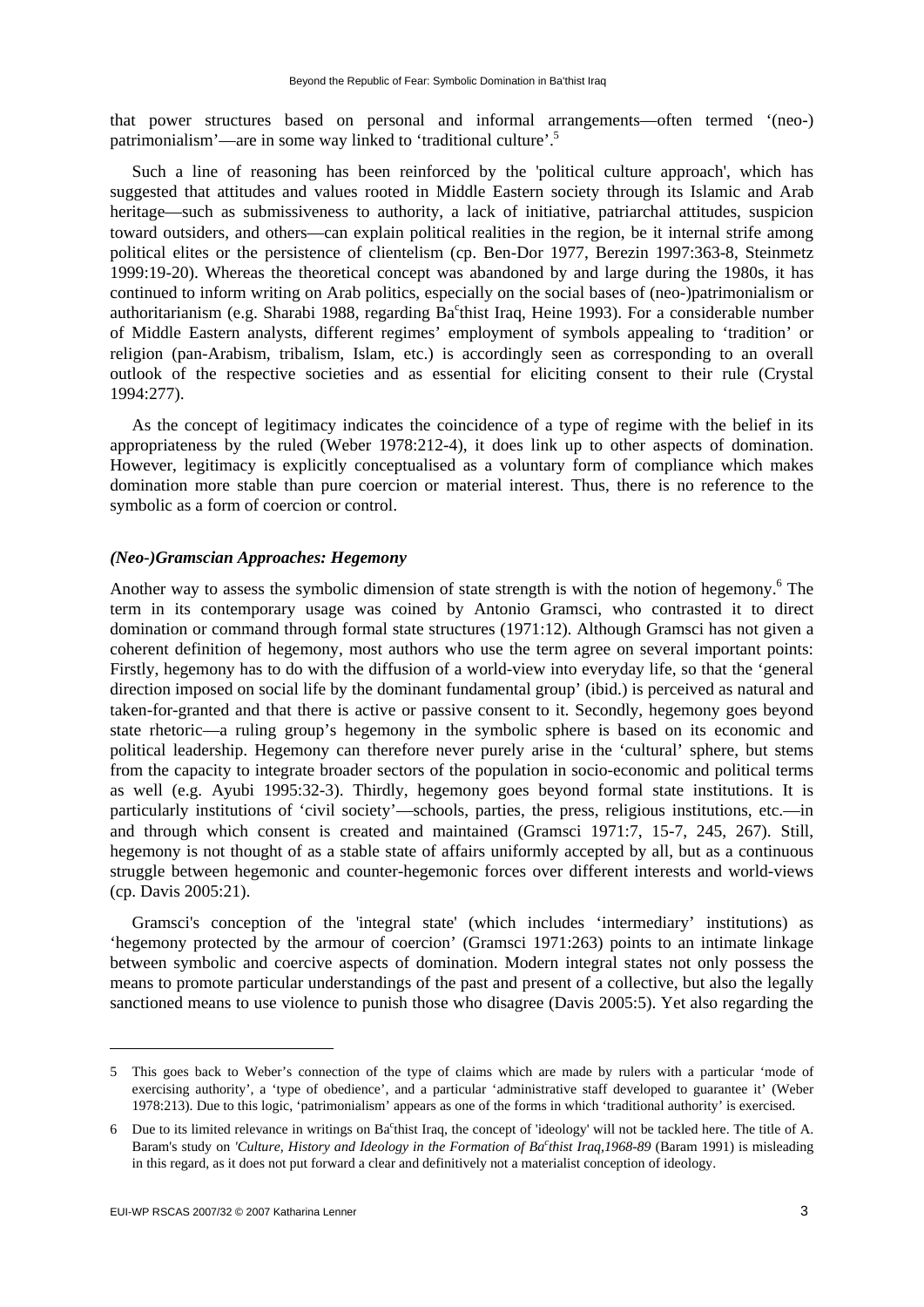'soft' strategies of persuasion, the integral state is not merely an actor putting forward notions that are accepted or defied—as in the notion of legitimacy—but it assumes the role of an educator (Gramsci 1971:258-9). This draws attention to the fact that symbols or 'ideas' are inscribed in and disseminated through institutions and practices, which can be regarded as a form of coercion or disciplining as well.

# *Foucaultian Approaches: Disciplining, Governmentality and 'Politics As If'*

The most direct linkage between symbolic practices, coercion and control is made in approaches based on the reasoning of Michel Foucault. In Foucaultian thinking, it is not so much the content of statesponsored symbolic production which makes it effective, but rather underlying techniques of government such as the systematisation of control, organisation of time, space and movement, hierarchisation, etc. Such techniques or disciplines express themselves in particular social processes and practices, such as rituals in schools, armies, factories, churches, prisons, etc. Participation in such practices creates new forms of subjectivity, i.e. ways in which social actors perceive of themselves and regulate and control their own behaviour. This 'disciplining of the self', in turn, forms the basis on which a belief in legitimacy or other forms of compliance can subsequently emerge (cp. Mitchell 1991:92-3; Lemke 2002b:468). Foucault's concept of 'governmentality' in particular has drawn attention to the intimate connection between technologies of domination and 'technologies of the self' (cp. Foucault 1991, Lemke 2002a, b). This is a useful approach for the question of symbolic forms of domination and their effects on the minds and behaviour of the ruled. It should be noted, however, that the focus of Foucault and most authors working with the paradigm of governmentality is on Western (neo-)liberal regimes, where technologies of the self have come to substitute for direct forms of control and repression to a significant extent. Thus, it needs to be adapted to the differing contexts prevailing in many states of the MENA region.

A variation, which has been applied to authoritarian regimes in the Arab world, specifically Syria under Hafez al-Assad, might be termed 'politics as if' (Wedeen 1999:6). It looks at the disciplinary role of language, imagery and practices in political contexts 'where patently spurious claims are vigorously enforced' (1998:511). Wedeen states that practices like the reiteration of official slogans and the participation in public spectacles revering the president are not based on citizens' shared belief in the truth of official claims, but on public dissimulation of allegiance. Enforced dissimulation, however, is still effective as a mechanism of social control. The obligation, for example, to participate in symbolic displays of power of the regime or the leader disciplines participants and encourages selfdiscipline by organising space, movement and language. Participation also creates an atmosphere of complicity, making ordinary citizens aware that they uphold the system of domination by complying and thereby depoliticising them. In addition to that, symbolic forms of domination serve to anchor certain political ideas in the imagination of the population. They clutter public space with guidelines and formulas for accepted political expression and conduct and thereby prevent the formation and elaboration of other political ideas. In this approach, forms of transgression or contestation of a regime's power are still structured by state-sponsored rhetorical and symbolic guidelines (1999:1-49).

## *Totalitarianism and the Destruction of Independent Thinking*

Another concept which addresses the role of ideas and symbols in exercising authority is 'totalitarianism'.<sup>7</sup> In most classical conceptions, a totalitarian system is characterised as a dictatorship in which all aspects of social life are pervaded and politicised by the political leadership, mostly via a single political party and connected mass organisations and an extensive security or terror apparatus working in the name of a totalitarian ideology (e.g. Arendt 1976, Friedrich / Brezenzinski 1965).

<sup>7</sup> As it is not a 'meta-approach' of how to analyse (symbolic) domination, but a concept for a specific form of government, it does not range on the same analytic level as the three approaches introduced before. However, it is included due to its prominence in studies about Ba<sup>c</sup>thist Iraq as well as its relevance for the topic of this workshop.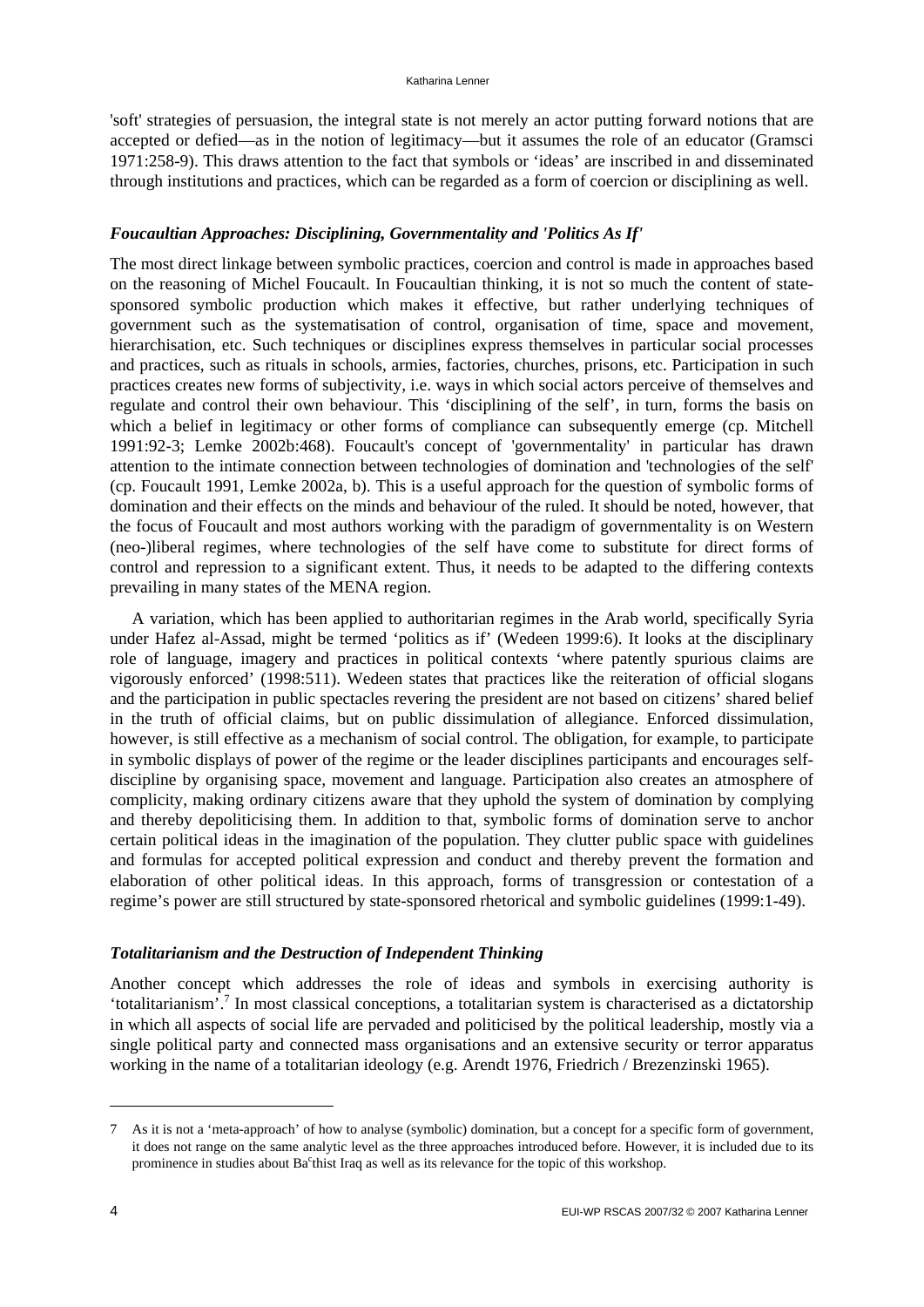The basic assumption of the totalitarianism framework regarding the 'reception' of ideas and symbols is that terror and mass organisation lead to the destruction of all social, legal and political traditions and thus to a total exposure of people to the ideology of the ruling regime. Society is thus destroyed and re-created as a dependent appendix of the political system (cf. Jessen 1995, Arendt 1976). Resembling the Foucaultian approach, it is not so much the specific content of ideas but the form in which they are put in practice, i.e. violence, control and mass organisation, which makes them effective. In contrast to a model such as 'politics as if', in which everyday forms of transgression resulting from shared unbelief—are common, the consequence of the 'reign of fear' is that people become willing to believe in anything, that all independent thinking ceases and 'politics ends' (e.g. Arendt, cit. in Makiya 2004:10).

In its classical form, the concept was developed as an ideal-type to compare the German National Socialist regime as well as the Soviet Union and its satellite states in the cold war era. This indicates that it simultaneously served as a scientific and a normative-political concept aiming to demonise particular regimes. This is also the case for Ba<sup>c</sup>thist Iraq—the only regime in the MENA region to which it has been applied.

The four concepts just presented have been drawn on to a different extent in the study of Middle East politics. The notion of legitimacy based on 'traditional culture' can still be regarded as the most common way of conceptualising symbolic forms of domination. Regarding Ba°thist Iraq, the concept of totalitarianism has also become particularly wide-spread. Two more open-ended conceptions, 'hegemony' and 'politics as if', have started to be employed more recently (e.g. Alnasseri 2004, Ayubi 1995, Davis / Gavrielides 1991, Wedeen 1999) and can provide interesting alternatives. With regard to Ba<sup>c</sup>thist Iraq, however, this kind of reasoning is still in its infancy.

# **Symbolic Domination in Ba<sup>c</sup> thist Iraq**

In relation to the overall amount of academic literature on Ba<sup>c</sup>thist Iraq, there are not many studies that consider symbolic forms of domination in more depth. Most prominent accounts of the political system under the Ba<sup>c</sup>th have concentrated on the 'material' aspects of this regime, i.e. on the composition of the ruling elite, its sources of revenues, the distribution of resources through informal and formal power mechanisms, and forms and methods of direct control and punishment. However, the public uncovering of conspiracies and the holding of show trials in the early years of Ba<sup>c</sup>th rule have been frequently noticed. The personality cult that surrounded Saddam Hussein as well as the emergence of an Iraqi (vs. Arab) nationalism and the promotion of a myth of common origin of all Iraqis in ancient Mesopotamia are also repeatedly mentioned in accounts of the history of Iraq (e.g. Tripp 2002:225-6; Farouk-Sluglett / Sluglett 1991a: 271-3, Marr 2004:169-70, 209-11). Apart from that, however, not much attention has been paid to the regime's attempts to control the symbolic sphere.

Nevertheless, the Ba<sup>c</sup>th regime spent considerable efforts and a substantial part of its revenues on the promotion of certain types of political language and cultural expression: One need only think about the encompassing 'project for the rewriting of history' (*mashru<sup>c</sup>* i<sup>c</sup>adat kitabat at-tarikh) set up after 1973, the sums invested in the construction of museums, monuments and archaeological sites reflecting the regime's endeavour to promote the identification of Iraqis with ancient Mesopotamia, with their 'leader-president' or against their Iranian enemy, or about the immense budget of a film devoted to the historical battle of *al-Qadisiyya<sup>8</sup>* —reportedly the most expensive Arab film ever produced (cp. Davis 2005:148-75, 196-7). Another indicator for the importance of symbolic forms of domination is the emphasis in many of Saddam Hussein's speeches as well as in the reports of the Ba<sup>c</sup>th party congresses on 'information and culture', which were deemed essential areas for the Ba<sup>c</sup>th to engage in, in order to shape a 'new man' and a new kind of collective identity, which were

<sup>8</sup> This historical battle, 'which became a symbol of Muslims prevailing over infidels and of Arabs defeating Persians, took place in 636 or 637 [A.C.], south of the city of Najaf' (Bengio 1998:173).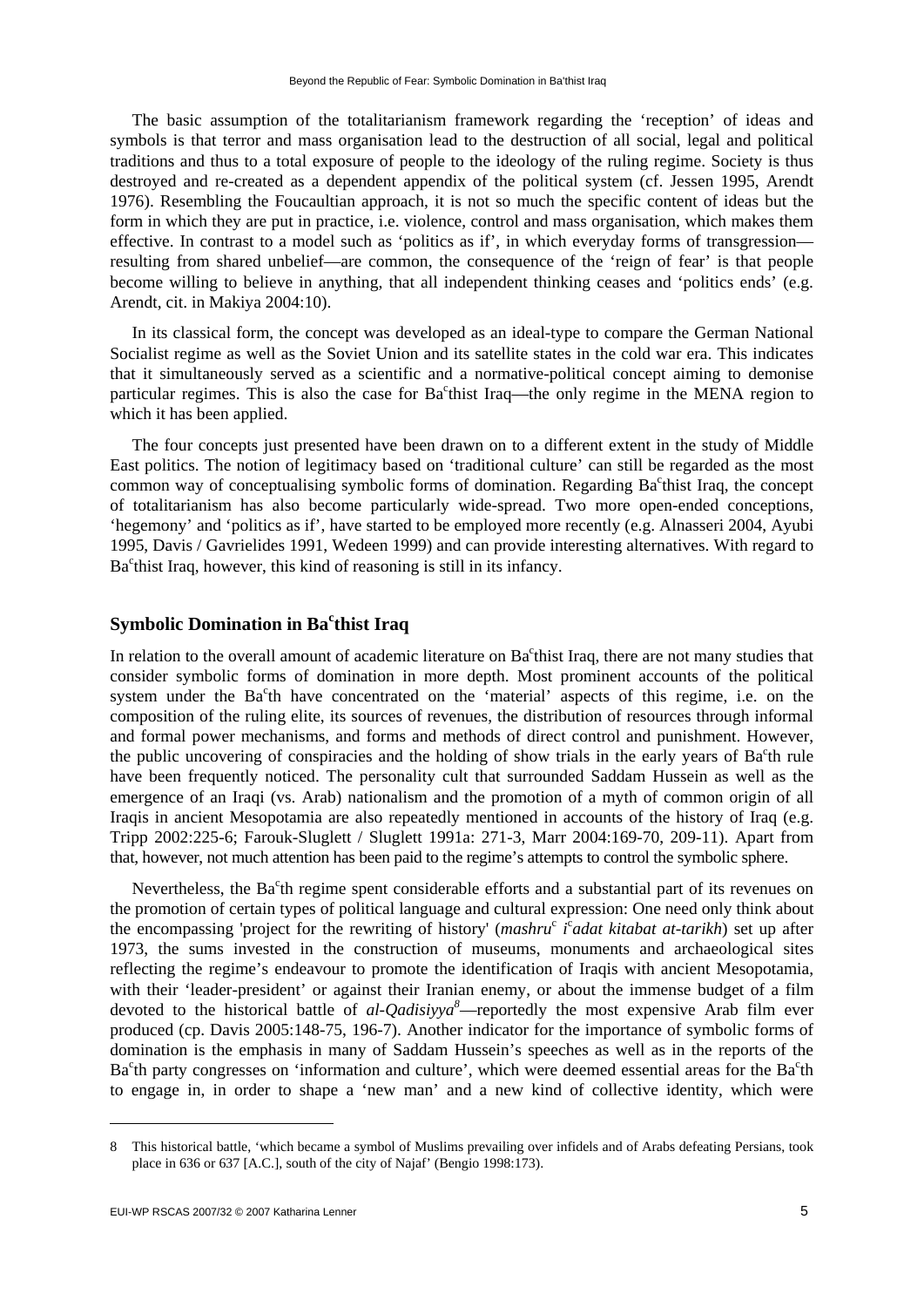supposed to lead the Ba<sup>c</sup>thist 'revolution' to success (cp. MOI 1979:109-20, ABSP 1983:154-53). Its relevance is also reflected in the measures set in place to control the public sphere, e.g. the establishment of a daily press which was either state-owned, headed by close personal allies of Saddam Hussein or financially dependent on the government, while at the same time prohibiting all non-Ba<sup>c</sup>thist public expression.<sup>9</sup> Finally, the widely publicised efforts to delegitimise, try or eliminate (real or fictional) opponents of the regime also point to the relevance of the representation of authority.

The significance of state-sponsored symbolism and cultural production goes beyond the intention of regime members. From what is known through personal accounts of everyday life under the Ba<sup>c</sup>th, one can assume that symbolic instances of domination constituted a relevant part of the lives of many Iraqis and shaped their perceptions of politics. This particularly applies to phenomena like the personality cult established around Saddam Hussein: there was hardly any public place in post-1979 Iraq where you would not find a picture or statue of him, and a considerable number of (urban) Iraqis became involved in political 'spectacles' like public trials and hangings of alleged conspirators, commemorations of occasions such as the birthday of the party or the President, public oaths of allegiance to Saddam Hussein, etc., for which schoolchildren, university students and others would be assembled, or the mobilisation for militias like the 'al-Quds liberation army' (Kubba 2003:6-7, Bengio 1998:74-7, Baran 2004: 70-86).

Regarding scholarly analysis, some areas of symbolic and cultural production have been well documented, while others have not yet enjoyed closer attention: The violent spectacles of the early years of Ba<sup>c</sup>th rule and their effects have been explored to a certain degree (esp. al-Khalil 1991). Other forms of mass participation have also been documented, though not in a more encompassing way (e.g. Baran 2004, Darle 2003). An area that has been investigated quite thoroughly, in contrast, is that of the state press, which constituted an important form of promoting the regime's ideas of authority and prescribing a certain type of language for public political conversation (Bengio 1998). Another sector that has been well-explored is that of museums and archaeology, festivals and journals promoting popular folklore as well as identification with pre-Islamic Mesopotamia (Baram 1991, Davis 1994, Davis 2005). The construction of monuments ostensibly commemorating the Iran-Iraq War during the 1980s has also been highlighted as a sphere in which the regime's ideas about power and authority were expressed (Makiya 2004). In contrast to this, there has not been an empirical study on the role of state TV, and except for some general remarks (e.g. in al-Khalil 1991:76-88), the role of schools and youth organisations in promoting certain notions of politics in Iraq has not been subject to closer scientific examination.

## *Trends and Changes Over Time*

The contents of official rhetoric and symbolism changed considerably in the course of the 35 years of  $Ba<sup>c</sup>th rule<sup>10</sup>$  in Iraq. These changes relate to different phases of the regime, particularly concerning its social base as well as its degree of control of different parts of the population. In retrospect, one could roughly divide the period of Ba<sup>c</sup>th rule in Iraq into three such phases: In the first phase, from the initial coup d'état in 1968 to 1979, the Ba<sup>c</sup>th sought to incorporate a wider constituency and pursued what could be termed 'authoritarian populist' policies, i.e. the simultaneous expansion of the party, the mass organisations and the surveillance apparatus, coupled with welfarist policies (cp. Hinnebusch 1990:1- 18). This was particularly made possible by the massive influx of revenues due to the nationalisation of oil production in 1972, which enabled the Ba<sup>c</sup>th to buy off potential opponents while at the same

<sup>9</sup> From 1969, the regime created a press monopoly for the Ba°thist dailies (Bengio 1998:8) - with the exception of the communist press, which was banned only in 1979 (Mohsen 1994:10), and the Kurdish press, which was allowed to publish independently between 1970-1974 (Bengio 1998:116).

<sup>10</sup> The short (nine month) period of Ba<sup>c</sup>th rule in 1963 is not considered as part of the Ba<sup>c</sup>th regime here, as the party had a different leadership and membership at that time, and so many internal changes took place until the 1968 coup that it would be misleading to suppose a continuity by more than name.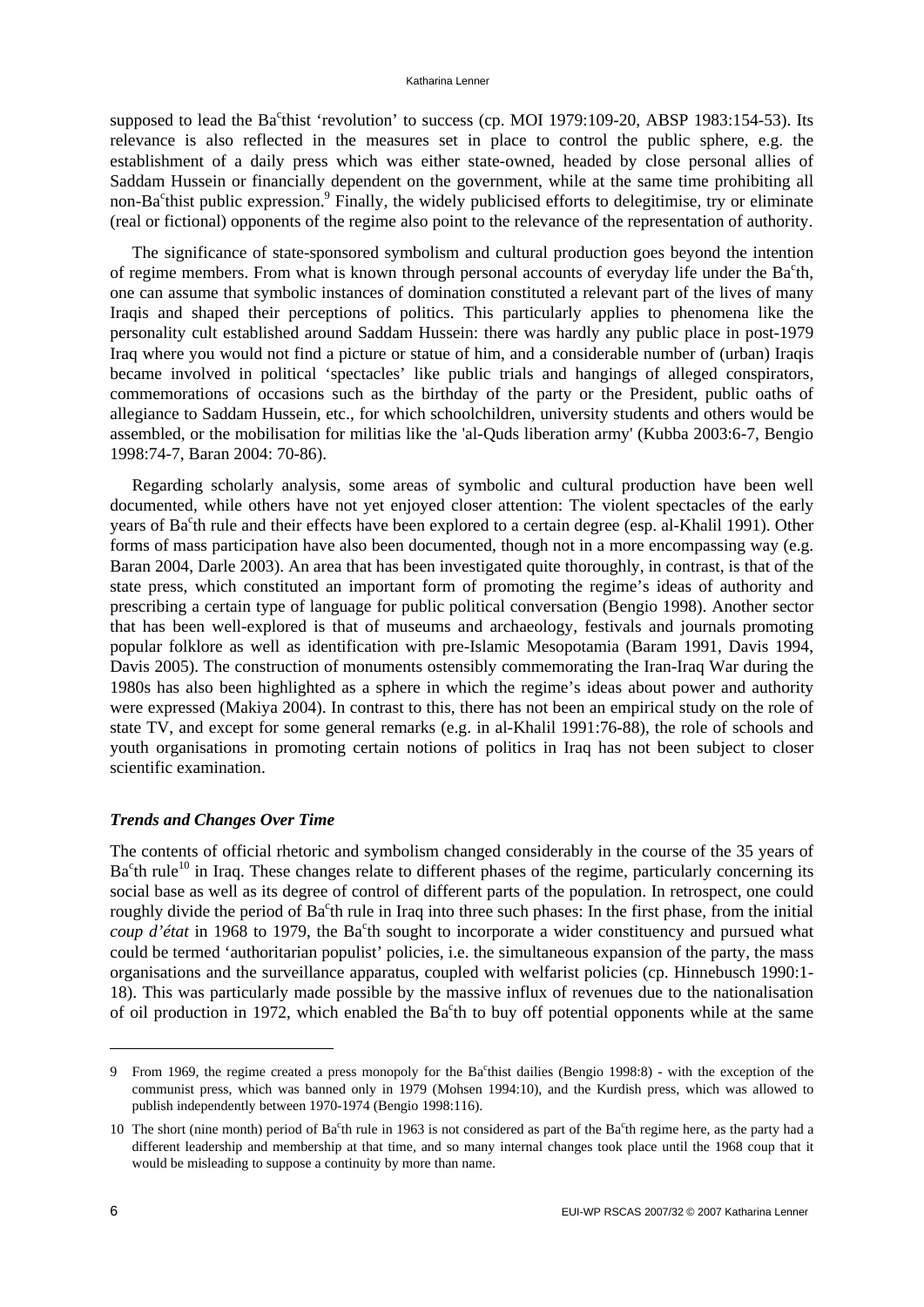time fighting those who would not comply. From 1973-78, it maintained a 'National Progressive Front' with the Iraqi Communist Party (ICP), and started negotiations with Kurdish oppositional groups. At the same time, opponents inside and outside the ruling elite were persecuted, tried or eliminated by the increasingly omnipresent secret services (e.g. Farouk-Sluglett / Sluglett 1991a:184- 98).

The second phase, roughly covering 1979-1991, was dominated by the war with Iran which from 1982 turned into the defensive, so that many fights took place on Iraqi territory. Due to the war expenses, state resources dwindled, and there was less to distribute. Populist policies of the past (e.g. concerning land reform) were revised or abandoned, measures of economic liberalisation and privatisation were put in place, and the period witnessed immense enrichment of many members of the ruling elite. This reversal of policies was also linked to a change of external alliances and a rapprochement with 'the West'. In terms of composition of the core elite, the 'Takriti Ba<sup>c</sup>th' (Davis 2005:3) turned into a regime predominated by Saddam Hussein's clan and a circle of trusted men. The party and security apparatus was still crucial as organ of control, but the period witnessed an increasing focus on the person of Saddam Hussein as a distributor of rewards as well as in symbolic terms. Apart from a brief period of opening in the late 1980s, no independent expression of opinions was possible any more (cp. Davis 2005:176-89).

The third phase covers the period from the Gulf war and the 1991 *intifada* up until the end of Saddam Hussein's rule. It was characterised by a diminishing degree of state control over the population in parts of the country, by Kurdish autonomy in the North, and by the international sanctions regime, which resulted in economic hardship for the population at large. In order to maintain order particularly in rural areas, the regime increasingly relied on tribal groups, and this cooperation provided a new informal mechanism of distribution and inclusion (e.g. Marr 2004:291-302, Tripp 2002:265-75).

In correspondence with those broad phases, the contents of regime imagery changed as well: From the first to the second phase outlined above, one can firstly observe a shift in regime discourse from a secular Ba<sup>c</sup>thist rhetoric stressing pan-Arabism, modernism, a vaguely defined socialism, strong anti-Zionism and anti-Imperialism, to one in which religious rhetoric and imagery were prominent. The Islamisation of official rhetoric and symbolism became especially pronounced after the Islamic revolution in Iran and during the first and second Gulf Wars (Bengio 1998:176). One of its culminations was the *Qadisiyyat Saddam* campaign, which was the name officially given to the Iran-Iraq War by the Iraqi regime and media. By linking this war with the historical battle of *Qadisiyya*, it sought to evoke the image of a nation of Muslim Arabs fighting Persian 'infidels'. The symbolic turn to Islam was also reflected in the idiom and public conduct of Hussein, who increasingly sought to portray himself as a pious Muslim ruler, e.g. by making the pilgrimage to Mecca (in 1981), as well as by habitually beginning his speeches with the term '*basmala'* [in the name of God] and ending them with '*Allahu akbar*' [God is Great] (Bengio 1998:182-3). The regime also sought to fashion an image of the president as protector of the Shi<sup>c</sup>a, spending considerable amounts of money on the reconstruction of the shrines in Najaf and Karbala and visiting Shi<sup>c</sup>i holy places (ibid.:179). In 1990, the scripture '*Allahu akbar'* was added to the Iraqi flag as a confirmation of this trend (Davis 2005:182). In architecture as well, an increasing emphasis on Islamic symbols can be observed, e.g. in the martyrs' monument, a split dome commemorating the dead in the Iran-Iraq war (cf. Makiya 2004:23-6).

A second marked trend is the increasing emphasis in regime discourse and imagery on the leadership figure of Saddam Hussein. Starting even before the ascent of Hussein to the presidency in 1979, it developed into a veritable personality cult which was present in almost all domains of cultural production since the 1980s—from a novel about Hussein's involvement in the assassination attempt on the then Iraqi President Qasem, which was turned into a comic strip as well as a film (cp. Douglas / Malti-Douglas 1994) over his adulation in the war imagery and the terming of the Iran-Iraq war as *Qadisiyyat Saddam* to the efforts at re-building Babylon, where each stone had the President's name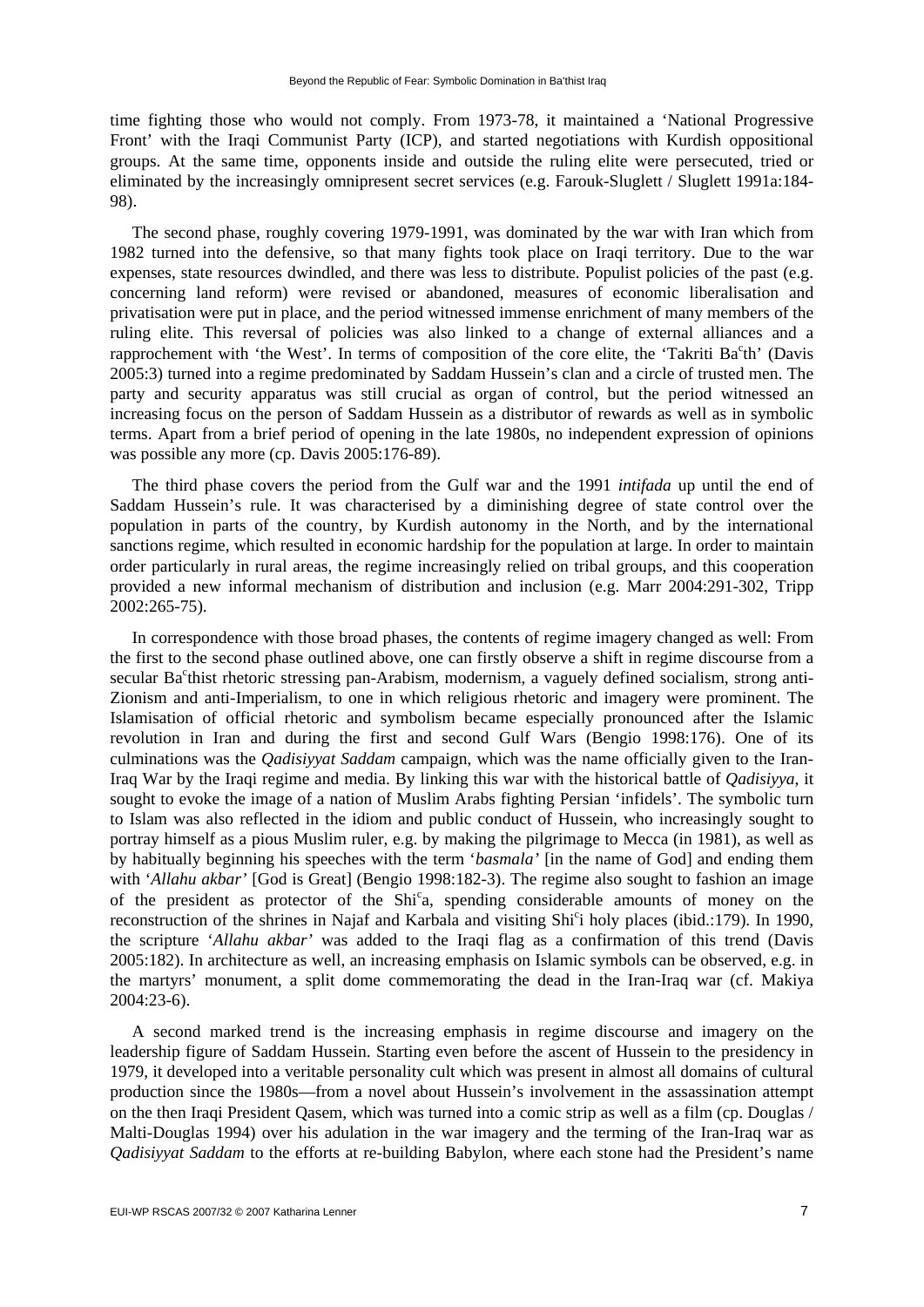#### Katharina Lenner

engraved in it, up to the construction of the 'victory arch' in Baghdad, a sculpture consisting of two giant arms holding a sword, which were reportedly cast from the model of Saddam's arms (Makiya 2004). His features assumed near omnipresence in public spaces—it could be found on shop windows, entrances to homes, billboards, statues, stamps, and even watches (see ibid. for graphic displays). In some periods, almost half of the space of the daily papers was filled with pictures, drawings, speeches or one-liners of the President, turning 'his personal idiom into the common speech of many of the Iraqis […] exposed to it' (Bengio 1998:8, 78). Overall, the focus on the person seems to have assumed greater prominence than the promotion of other areas of cultural production (Davis 2005:189).

A third area of changes was that of Arabism and Iraqi nationalism and the question of who to include in the national collective in which form. On the one hand, the years after 1970 witnessed an increasing emphasis on 'Iraqiness', i.e. on a - secular - Iraqi identity separate from the Arab one. This was manifested in the promotion of Iraq's Mesopotamian heritage through journals, archaeological excavations and folkloric activities, as well as in the 'introduction of ceremonies, names, and symbols, dating back to Islamic, but also pre-Islamic Mesopotamia, into the administrative, political and cultural life of modern Iraq' (Baram 1991:25) The Iran-Iraq war and the *Qadisiyyat Saddam* campaign further increased this emphasis on a territorial national identity. On the other hand, Islam and Arabism also featured prominently in the cultural production accompanying the war campaign and continued to be relevant after 1991 (Davis 2005:188-93; Tripp 1993:106-11). In addition, the period since the late 1980s witnessed an increasing reference to tribal values and traditions, which had constituted a taboo subject up to then. Symbolic tribute to tribalism would range from widely publicised meetings of the president with tribal leaders swearing allegiance to him to the proclamation of the Ba<sup>c</sup>th as the 'tribe of all tribes' (cf. Baram 1997, Jabar 2000).

Finally, there was a notable shift regarding the conception of the 'other' that Iraq had to guard itself from: In the 1970s, imperialism and Israel served as prime targets of hatred, conspiracy allegations, etc., whereas during the Iran-Iraq war the main antagonism in official rhetoric and symbolism was that of Arab Muslims vs. (Persian) 'infidels'. This dichotomy could be interpreted as promoting a sense of community, which could transcend the Sunni-Shi<sup>c</sup>i split. At the same time, however, the discourse of *shu<sup>c</sup> ubiyya* became more intense. This historically charged allegation of treason, which was primarily directed at Communists in the 1970s, was now rather geared at the 'Iranian influence/ element' outside as well as inside Iraq, and amounted to permanent suspicion against Iraqi Shi°is (cp. Davis 2005:184-88, Bengio 1998:103-6). In the years after the setup of the UN sanctions regime, anti-imperialism became more pronounced again.

Whereas these shifts in the content of regime rhetoric and symbolism can be discerned quite clearly, I will point out below that they should not necessarily be viewed as consistent, as they were characterised by considerable internal contradictions and ambiguities in practice.

# *Conceptualising the 'Reception' of Symbolic Forms of Domination*

A number of studies dealing with aspects of symbolic domination in Ba<sup>c</sup>thist Iraq confine their analysis to the realm of the state, i.e. focus on official and semi-official documents and deliberately do not to engage in the question of the effects of specific symbolic policies (e.g. Baram 1991; Farouk-Sluglett / Sluglett 1991a:271-3; Tripp 1993:105-110). Such an analysis mostly pursues two goals - to document the manifestations of symbolic and cultural policies designed to influence upon different sectors of the populace and to identify the motivations of the initiators or the contexts in which certain policies were pursued.

This is important in order to explain the above-described changes of official rhetoric and imagery. Concerning the Islamisation of regime discourse, for example, the outbreak of violence in Najaf and Karbala in 1977 and the rise to prominence of the  $Da<sup>c</sup>wa$  party, but no less the perceived threat by the Iranian revolution and the regional development of Islam into a language of opposition should be regarded as an important context for this shift. The new symbolic policies can be interpreted as a move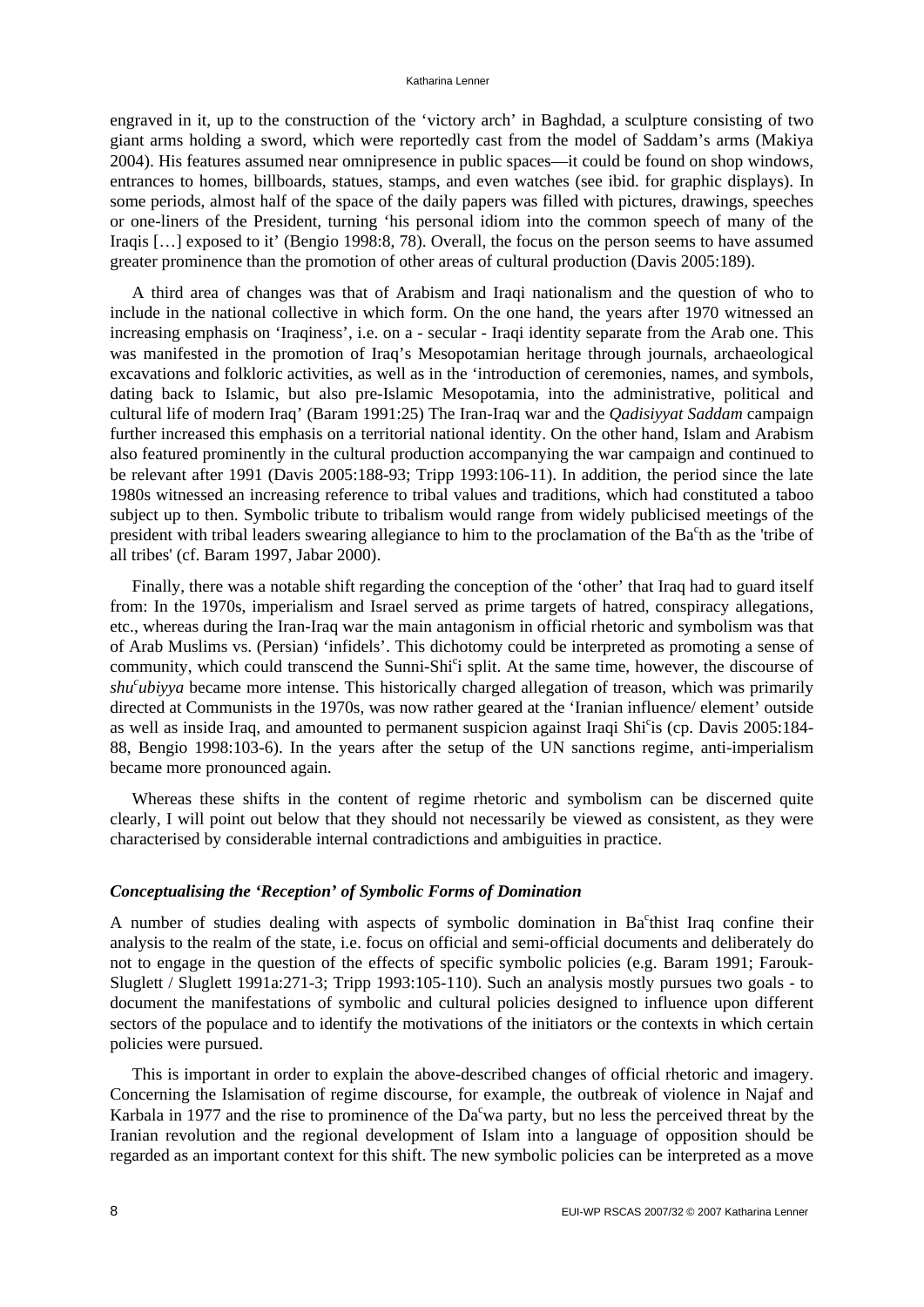to fill a discursive space, which could be occupied by oppositional voices (cp. Bengio 1998:15-6). Another thoroughly investigated change are the reasons why and context in which the Ba<sup>c</sup>th started to actively promote the 'Mesopotamian heritage', e.g. in order to symbolically integrate leftist and intellectual circles which had embraced 'Iraqism' rather than pan-Arabism, in order to appease Kurdish and Shi<sup>c</sup>i constituencies at a juncture where the regime failed to reach an agreement with the Kurds and where Shi<sup>c</sup>is almost disappeared from the Ba<sup>c</sup>th leadership, as well as in reaction to the decline of Pan-Arabism in the aftermath of the 1967 war (cp. Baram 1991:13-7). Still, these observations do not indicate what *effects* these policies had on the everyday lives of Iraqis and how they actually engaged with official rhetoric and symbolism.

# Totalitarianism—Ba<sup>c</sup>thist Iraq as 'Republic of Fear'

Among the most prominent approaches addressing this question is the conception of Ba<sup>c</sup>thist Iraq as a totalitarian regime. This approach has become particularly prominent through the writings of Kanan Makiya (partly under the pseudonym of Samir al-Khalil), but has been adopted or received sympathetic reviews by other scholars (e.g. Bozarslan / Dawod 2001, Farouk-Sluglett / Sluglett 1991b, Kreutzer / Schmidinger 2004, Mohsen 1994). In this analysis, it was not so much the cultural content and resonance of particular symbols which served to elicit support for the regime but a pervasive fear which took over the country and served as the 'glue' holding the polity together.

In *Republic of Fear*, Makiya focuses on the effect of symbolic displays of violence and absolute authority. In his analysis a number of public trials, confessions and subsequent executions of alleged 'Zionist' or 'Persian' conspirators between 1968 and 1975, in which a mass of people were involved as spectators and participants—spurred on to demand the condemnation of the accused, follow the trial on television and publicly watch and cheer the executions—served to forge an initial bond of complicity between the regime and the populace at large. Gradually, however, mass participation was substituted by the inculcation of fear through the regime's expanding institutions of violence (al-Khalil 1991:46-72).

Following the totalitarianism concept, the analysis of Makiya and others is based on the assumption that by installing a regime of violence, expanding the party apparatus and at the same time prohibiting all other forms of political activity and public debate, the Ba<sup>c</sup>th managed to crush or rather completely take over 'civil society' and with it, any instance of independent thinking or expression. The fear it instilled and the omnipresent suspicion of informants lead to extensive self-control and mutual policing regarding political expression in public and private. Through its emphasis on the education of the young and by tightening its grip on 'the masses', e.g. via its campaigns to erase illiteracy, the Ba<sup>c</sup>th subsequently inscribed its ideology, a 'hermetically closed-off world' (Uwer/ von der Osten-Sacken 2004:60) into the minds of the population. As a result, the population whose previous social bonds were erased and from whom all other means of making sense of the social world were taken away, became willing to believe in anything (al-Khalil 1991:76-88, Uwer / von der Osten-Sacken 2004:55). Makiya maintains that even those Iraqis who initially only complied out of fear but did not believe in the regime's phoney claims and exaggerated symbolism, gradually adopted their 'masks' worn in public to an extent that they really started to believe (al-Khalil 1991:104-5).

In a later book, Makiya also looks at Ba<sup>c</sup>thist forms of 'invention of tradition' like the Mesopotamia myth. The regime's outward obsession with *turath* [heritage] does not have an independent 'cultural' relevance to him, as it is not linked in any way to the wishes of the population but purely stems from Saddam Hussein's mind. Thus, cultural production of the regime, such as the monuments erected in the course of the 1980s and early 1990s, primarily express the absolute authority of the regime (2004:124), the litmus test of which is the capability to 'turn lies into truth', e.g. to make Iraqis believe in Iraq's victory over Iran, in the president's descent from 'Ali, in Saddam's *Qadisiyya* or other phoney claims (Makiya 2004:17-8).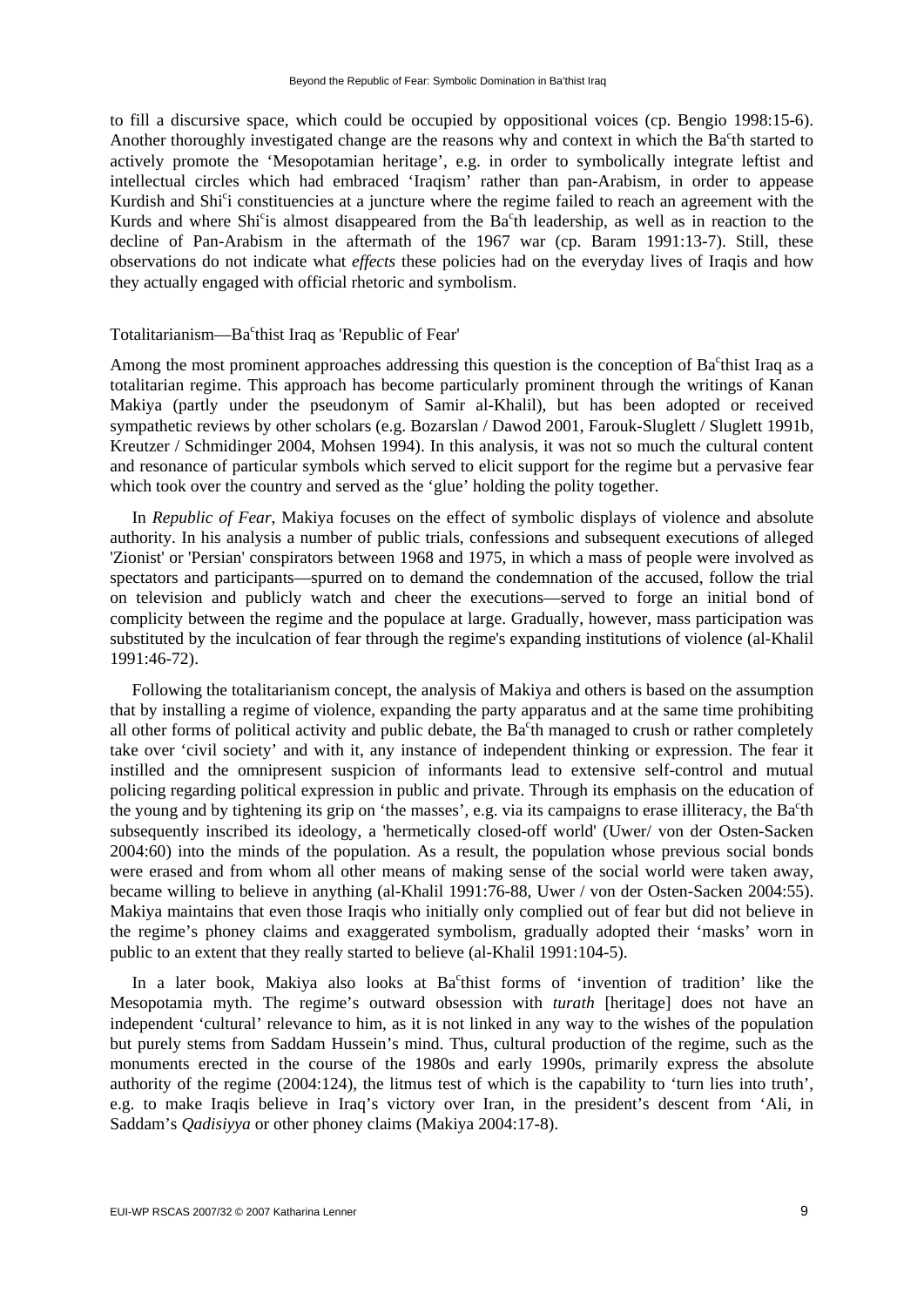The problem with this account of symbolic politics in Iraq is that it assumes an automatic response of the population by way of derivation from the tenets of totalitarianism theory. While this kind of analysis deserves credit for drawing attention to the power of authoritarian regimes to shape thought and to enforce outward compliance through violence, control over symbolic production and socialising institutions, it neither explores reasons for compliance nor can it adequately conceptualise how change and opposition can arise.

It tends to reduce the regime's efforts to dominate the public sphere to a mere attempt to instil terror and fear. Ambivalent forms and mechanisms of compliance as well as the regime's efforts to win over particular social sectors, e.g. through anti-Zionist, anti-imperialist, religious or other stances or through its interpretation of the past encouraging an Iraqi nationalism (cp. Farouk-Sluglett / Sluglett 1991: 135, Davis 2005) are thus overlooked.

Moreover, the diversity of Iraq's population is not considered. According to Makiya, the regime of fear set up by the Ba<sup>c</sup>th erased all differences between different social groups, be they based on kinship, sect, confession or class (al-Khalil 1991:88). This does not take into account that people's reactions might have varied according to their social background and political experiences, and according to the position they assumed in the regime's power structure. Analyses of other states termed totalitarian, such as the German NS regime or the GDR, have shown that while there certainly was a general pressure to outwardly comply to regime propaganda, actual attitudes and everyday responses varied a lot depending on specific milieus, geographical areas, cohorts or professional groups, their material situation and the availability and mobilisation of alternative sources of meaning (e.g. Peukert 1987, Bessel / Jessen 1996). Only a closer analysis of such social groups could give clues to forms of and reasons for compliance, transgression and resistance.

Last but not least, it should not be forgotten that totalitarianism is not just a highly problematic scientific concept but has a political dimension as well. In the Iraqi case, the image of a totalitarian regime has been employed in order to lobby for a US-led military intervention, which is well documented for the case of Kanan Makiya (e.g. Steinberg 2003; Johnson 2006).<sup>11</sup> The concept served to highlight a form of dictatorship which was supposedly more despicable than others and therefore urgently needed to be overthrown.

## Legitimacy and Traditional Culture

The second dominant way of dealing with the 'effects' of symbolic policies in Ba<sup>c</sup>thist Iraq is to employ the notion of 'traditional legitimacy', which—as outlined above—links official discourse with the question of belief. Among those who employ this concept, one frequently encounters essentialising assumptions about the cultural dispositions of the population of Iraq, perceived to be characterised by its 'traditional' (political) culture' (Jabar 2003:163). This is particularly salient if the analysis turns to the employment of Islamic imagery and rhetoric or other supposedly 'traditional' symbols in the later stages of Ba<sup>c</sup>thist rule.

One example that many scholars have mentioned in this regard is the release of a family tree of Saddam Hussein, tracing his lineage back to 'Ali, the cousin and son-in-law of the prophet Muhammad and a crucial figure in Shi<sup>c</sup>i religious and political thinking. Baram, for example, while cautious about the degree of popularity which the introduction of the Mesopotamian trend might have achieved among the majority of the population, asserts that in the case of the family tree, Saddam Hussein 'is trying to build the foundations of his personal legitimacy on solid rock' (1991:138). This implies that Iraq consists of a predominantly 'traditional' or 'pious' public and that it would be automatically prone to believe that Saddam Hussein is a descendant of 'Ali on the basis of its piety. In

<sup>11</sup> In interviews after the 2003 invasion, Makiya conceded that post-1991 Iraq was not as totalitarian as he had pictured it but rather constituted a 'criminal state' (e.g. Makiya 2005).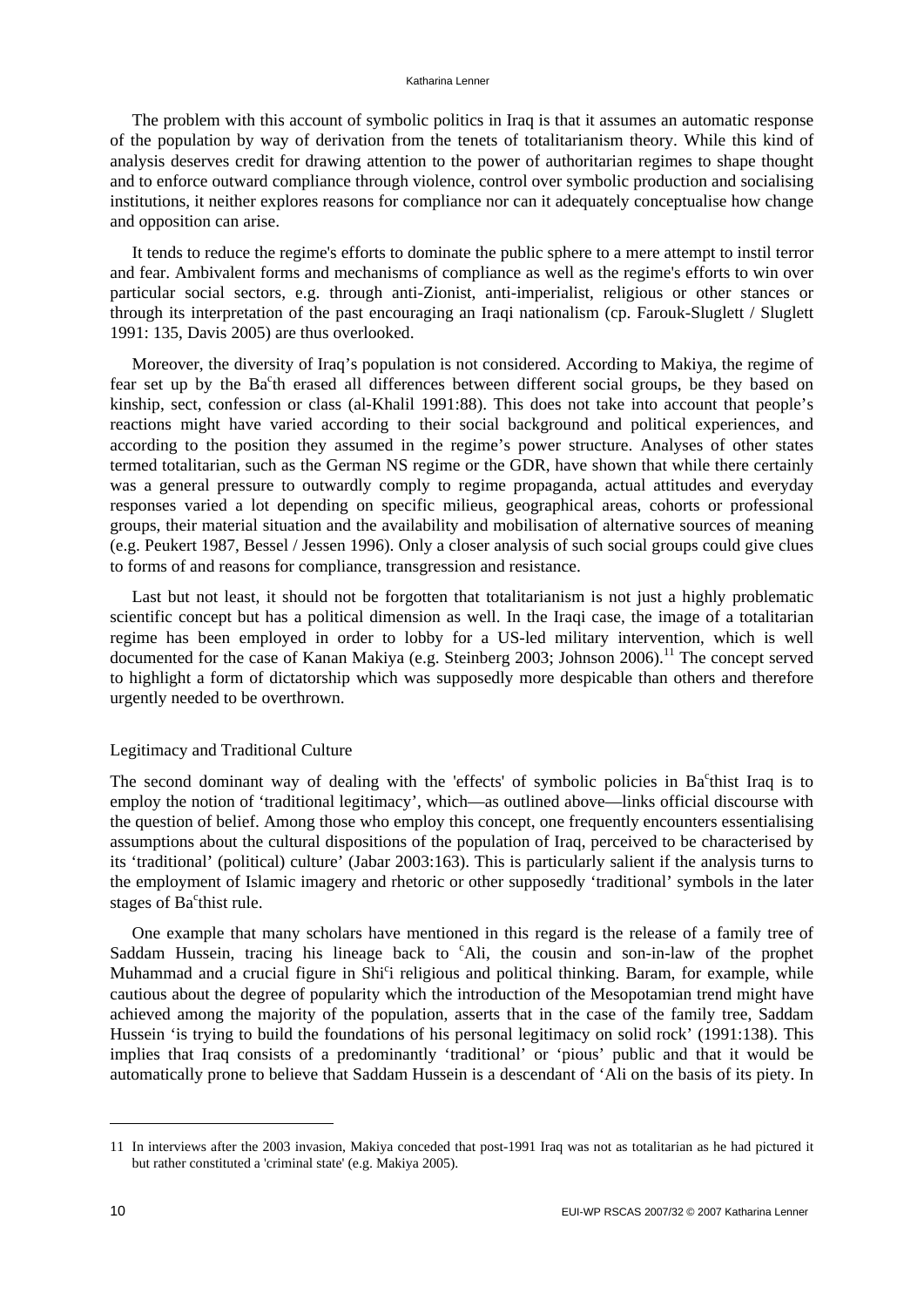a similar way, Bengio tries to explain the Islamisation of official symbolism by arguing that the socialist and secular rhetoric of the 1970s did not connect to the lived experience of (potential) supporters of the regime who merely repeated the well-known slogans but failed to ascribe any personal significance to them. In contrast, she claims that Saddam Hussein's increasing usage of Qur'anic language and imagery 'found a powerful echo in the minds of a basically traditional public' (Bengio 1998:204, 159-61).

One way to hold on to such assertions and still to concede that some of the claims made by the regime were fairly exaggerated is to draw a line between 'manipulation' and 'authenticity'. Analysing the personality cult of Saddam Hussein, Bengio thus remarks:

The methods of state and party propagandists, even though they used all modern information techniques, were surprisingly similar to those of ancient times. […] However exaggerated and magnified this personality cult became, there is no denying that it contained an element of historical authenticity and continuity. In Iraq, it may have evoked a note familiar from the past and may therefore have been easier to obey (1998:70).

The assumption that Iraqi Society (or groups like *the* Shi<sup>c</sup>a, *the* Kurds and *the* Sunnis respectively) constitutes a homogeneous entity and that people react in the same way, based on a cultural disposition shared by 'the populace at large' makes traditional legitimacy a highly problematic concept in this context. As scholars like Batatu have remarked, many political movements that have left important imprints on modern Iraqi history—e.g. the Free Officers, the Communists, the Ba $\text{th}$  trace their origins back to broad socio-economic and political changes, which led to the erosion of old ties, loyalties and concepts (Batatu 1978:1113). These changes and new orientations cannot enter the analysis on such a conceptual basis.

The concept of legitimacy also implies that symbols are 'culturally resonant' by themselves—which is why they can be used to 'manipulate' the populace and to enhance a regimes' legitimacy—and that the position of power of 'the speaker' and the context in which 'the audience' finds itself matters little (cp. Wedeen 1999:9). This does not consider the importance of socialisation through state-sponsored institutions and practices, nor does it adequately conceptualise the relation between symbolic and repressive aspects of domination. Language (or 'culture', for that matter) should not be treated as a realm that is outside power relations. The power, for example, to make people reiterate regime slogans in Ba<sup>c</sup>thist Iraq (which they may or may not have believed in) was intimately connected to the possibility of—violent—enforcement of compliance and to the threat of repression (Davis 2005:5).

It seems in summary that the most prominent analyses of symbolic forms of domination in Ba<sup>c</sup>thist Iraq either leave out the question of effects of political rhetoric and symbols, or they assume an automatic response to certain symbols by a public deemed to be a homogeneous entity due to either its traditionalism or to a 'reign of fear'. In some accounts, the two concepts are linked. 'Legitimacy' then applies to the regime's employment of 'traditional' symbols and their social bases, whereas 'totalitarianism' accounts for the 'modern' aspects of the Ba<sup>c</sup>th's rule (e.g. Bengio 1998, Mohsen 1994<sup>12</sup>). Some form of reductionism—the totalitarianism paradigm or cultural essentialism—therefore substitutes for a closer look at the diverse parts of the population and their differing positions regarding the regime, as well as their varying responses to state rhetoric and symbolism in changing social and political contexts.

<sup>12</sup> In Mohsen's article about 'cultural totalitarianism', for example, the revival of Bedouin war poetry during the Iran-Iraq war is assumed to have appealed particularly to the rural and marshland population, whereas it is more generally assumed that any independent thinking was crushed and a shallow political culture erected in order to better control the populace (1994:10-5).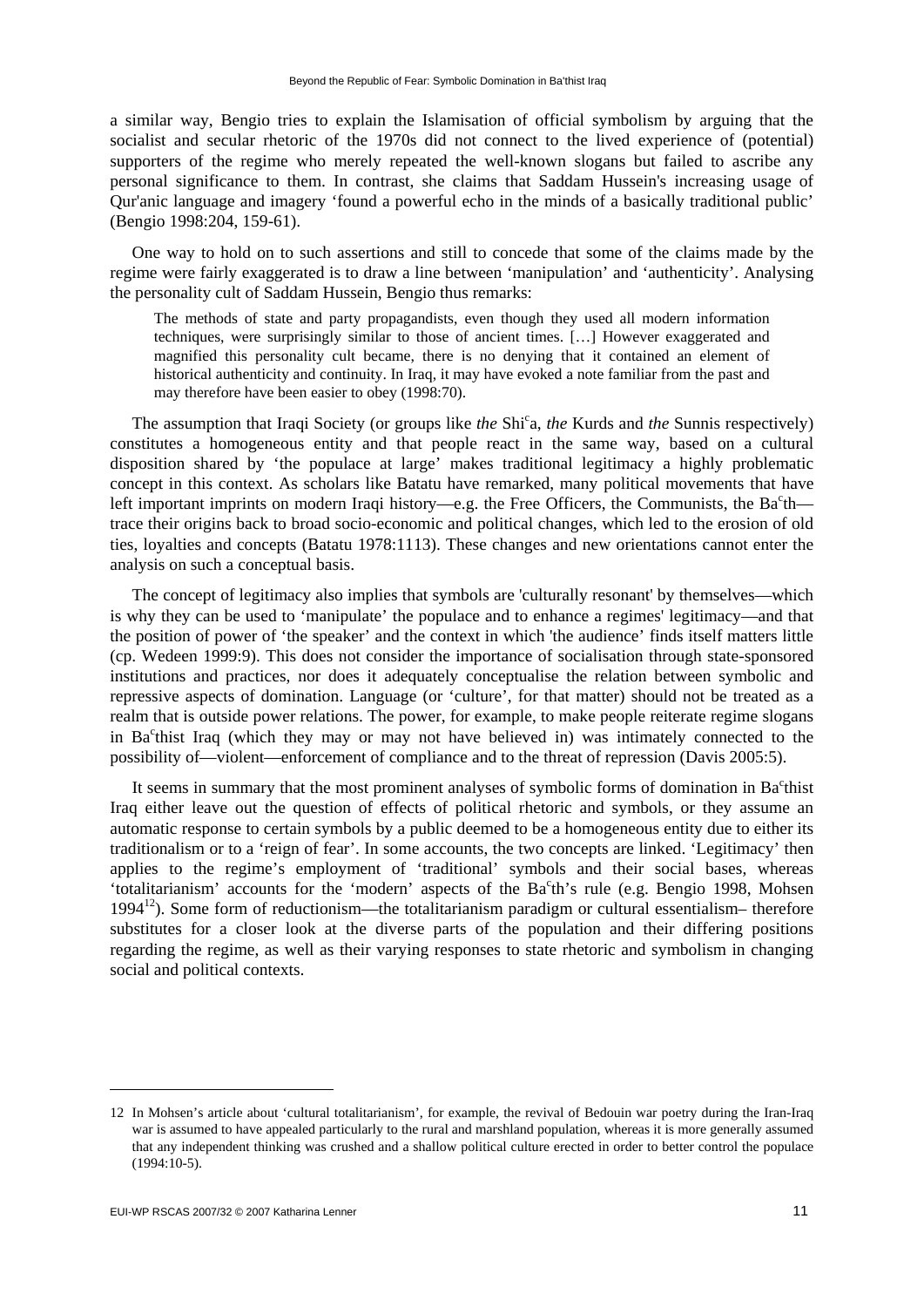# *Indicators of Ambiguity, Resistance and Change*

There is no social history of Ba<sup>c</sup>thist Iraq comparable to Batatu's (1978) seminal study on monarchical and early republican Iraq. Yet even without a large number of empirical studies, the few accounts there are about everyday life under Saddam Hussein as well as oppositional movements and their origins make it obvious that the two approaches described above suffer from several shortcomings and should be revised.

# The Ambiguity of Official Rhetoric

There are a number of studies and personal impressions about parts of Iraqi society (predominantly from the phase after 1991) which suggest that state-sponsored symbolic production and its reception were a lot more ambiguous and contradictory than suggested by the paradigms outlined above. One of the reasons, for example, why many people could initially not believe that the 'Baghdad Blogger', a young Iraqi who began writing a web-diary from Baghdad in 2002, was real might have been the widespread assumption that Iraq was indeed a 'republic of fear' in which people would not dare to think, let alone write, witty criticisms of the Ba<sup>c</sup>th regime and its exaggerated symbolism (cp. Pax 2003).

Most of these accounts share the assumption that official rhetoric and symbolism assumed an increasingly shallow and contradictory quality from the 1980s, but particularly from 1991 up to the regime's overthrow.13 According to Darle, there was a notable shift in the way the regime exercised authority in symbolic terms. Whereas it promoted a relatively coherent 'modernist' or 'developmentalist' discourse in the 1970s, the years since 1979 witnessed a 'symbolic regression' to the point that the post-1991 regime hardly acted as a producer of social meaning any more and considerably disengaged itself from functions such as education, administration, associational life, etc., which it had previously monopolised. This space was increasingly filled by religious and tribal groups, a development which the regime actively began to encourage from the late 1980s. It still commanded a monopoly in the official public sphere<sup>14</sup> but its discourse was characterised by increasing arbitrariness and ambiguity (Darle 2003:17-24, see also Davis 2005:197, Baran 2004:18).

One interesting example for the erratic quality of official symbolism is given by one of Darle's interlocutors who recounts an average evening programme on state TV, in which the call to prayer is followed by the broadcast of a belly dancing show in which women 'show their bodies' (ibid.:56). If one views the regime's increasing use of Islamic language in a context of such everyday practice, its coherence and persuasive capability becomes quite dubious (cp. also Baran 2004:64-9). To the observers, the regime—at least after 1991—did not try to elicit consent or belief in the appropriateness of its symbols but contented itself with outward compliance and dissimulation (cp. Darle 2003:38-9, Baran 2004:30).

Still, this official discourse should be regarded as crucial for the system of control and self-control which dominated public expression under the Ba<sup>c</sup>th. It cluttered public space, producing guidelines for public speech and behaviour and implying where the red lines were. Thereby, it provided the base for the public reiteration of official slogans, implicated Iraqis in the representation of authority and prevented alternative voices and views from articulating themselves (cp. Baran 2004:16-9, Darle 2003).

<sup>13</sup> There are different estimates regarding whether the 1980s witnessed mounting or decreasing levels of support for the regime. Davis notes that the discourse of the 1980s, which focused ever more on the person of the president, 'did not resonate as effectively with the population at large compared to the state-sponsored memory of the 1970s' (2005:183), so that the prevailing notion among the population was 'resentment', although national feelings grew in general. Jabar on the other hand sees especially the defensive phase of the Iran-Iraq war after 1982 as one of high levels of support for Iraqi nationalism as well as for the regime (1994:98-101).

<sup>14</sup> It seems, though, that some regime-backed new outlets for mounting frustrations emerged, e.g. in the Baghdadi theatre of the late 1990s, which displayed a surprising openness of expression and criticism (cp. Shadid 1999).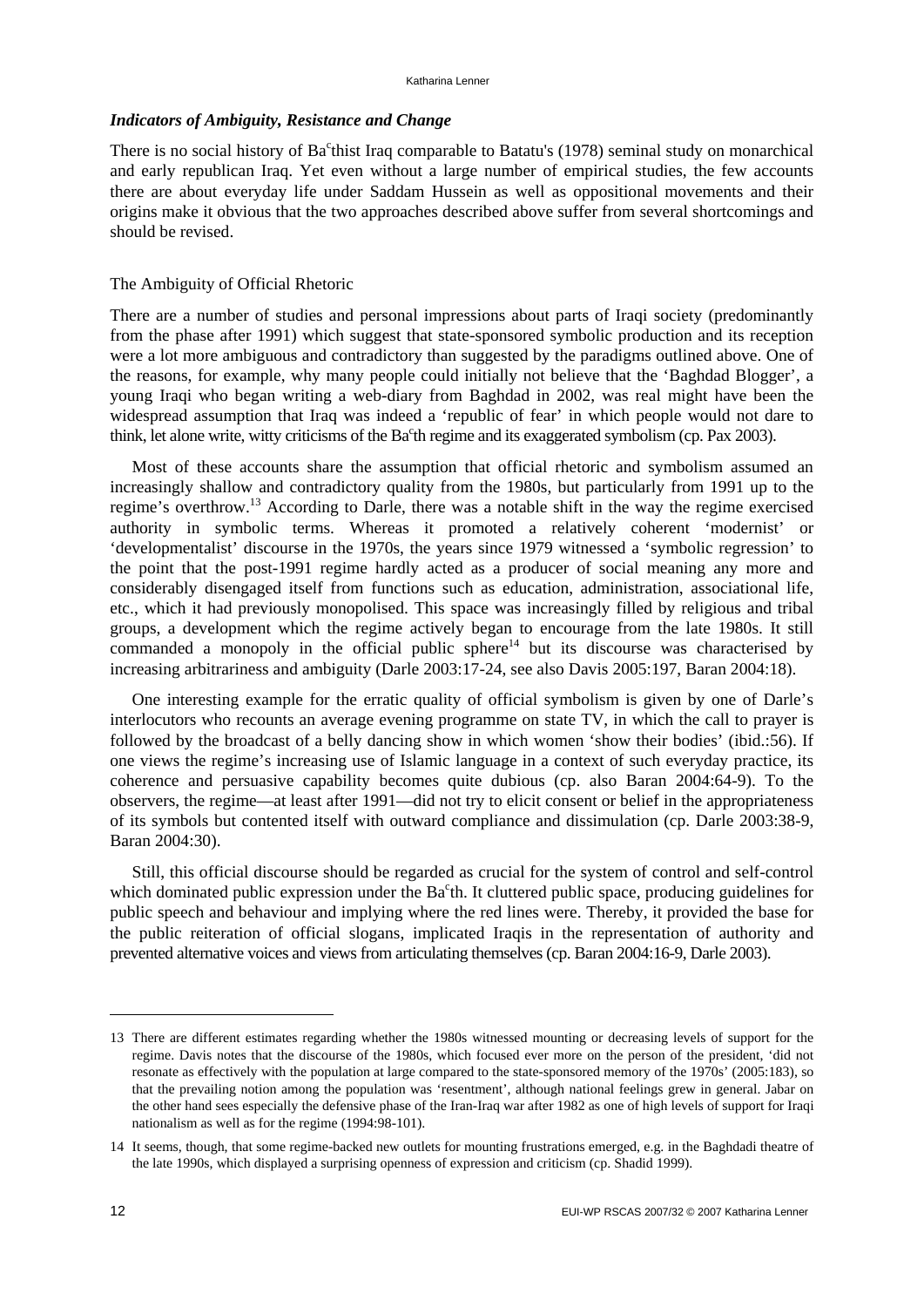# Pragmatic Forms of Participation and Complicity

Compliance did not just concern verbal articulation, but also showed in physical participation in different forms of representation of the regime's authority. While the 1980s witnessed actual mass mobilisation for the Iraqi popular army, in the 1990s 'phantom' forms of mobilisation spread. One example for this is the recruitment for the 'Jerusalem liberation army' (*jaysh tahrir al-Quds*), which started in the fall of 2000, after the start of the second *intifada* in the Occupied Territories and was accompanied by an orchestrated campaign. This 'volunteer army' was never deployed and presumably never meant to be deployed. However, according to official figures the regime mobilised around 7 million people (of a population of around 24 million) within two months and put them through general military training. According to observers, the 'army' was subject to considerable ridicule among Iraqis, as its inactivity regarding actual combat was obvious. Still, there were various reasons for volunteering—small material rewards and other privileges, the option to be admitted to certain subjects at university, for parents the possibility of gaining extra points for their children's' high-school diploma or, more generally, maintaining good relations with the party, which was perceived as crucial in order to be able to rent a flat, have a bank account, receive subsidies, food ratios etc. These incentives apparently made forceful methods of recruitment dispensable (cp. Baran 2004:27-30, 82-6). The participation itself, i.e. the real physical strain of the training camps and the parades in which volunteers took place visibly demonstrated the regime's power to command an orchestrated arrangement of bodies without an immediate function except for the mass disciplining and implication of its citizens.

Other, recurring forms of mass participation included active membership in the Ba<sup>c</sup>th party and attendance at regular party meetings and events, public voting (as in the plebiscites for Saddam Hussein held in 1995 and 2002), as well as the participation in parades or public celebrations demonstrating allegiance to the regime or against its alleged enemies. According to Baran, incentives for participation resembled that of volunteering for the 'Jerusalem liberation army'—small privileges, a slight elevation in the power hierarchy and the chance to stay away from trouble with the authorities. Also, spectacles like the president's birthday orchestrated like a public fair reportedly attracted a large number of actually voluntary visitors, as they provided a welcome contrast to the straining everyday life under the sanctions regime and an occasion for distraction and enjoyment (cp. Baran 2004:62-86).

The success of such forms of mass participation suggests that an approach like 'politics as if' is appropriate for Ba<sup>c</sup>thist Iraq as well, at least for the years since  $1991$ .<sup>15</sup> They were not so much based on belief (e.g. that the army was indeed going to 'liberate Jerusalem') nor on pure fear, as the notions of legitimacy and totalitarianism would suggest, but were still effective. They contributed to an internalisation of power relations and a physical implication of a mass of citizens in the exercise of authority. However, these general observations need to be broken down to the level of different social groups, locations etc. in varying contexts in order to be able to determine the actual engagement of Iraqis with official symbolism and discourse.

## Compliance and Subversion among the Baghdadi Intelligentsia

The only social group whose 'technologies of the self' have been subject to closer empirical examination are the urban (Baghdadi) middle classes. Darle has explored how a part of Baghdadi society, which he calls 'the anomic segment', made sense of its everyday experiences of an 'ambiguous and alienating environment' and the extent to which regime discourse shaped these experiences, particularly in the late 1990s and early 2000s (2003:11-3). This segment—non-Ba°thist, urban 'intellectuals' working as teachers, clerks, engineers, artists or in other occupations associated

<sup>15</sup> Detailed observations about such forms of participation are only available concerning this period, and one might speculate that public spectacles accompanied by mobilisation for an actual war could have had a different effect on participants.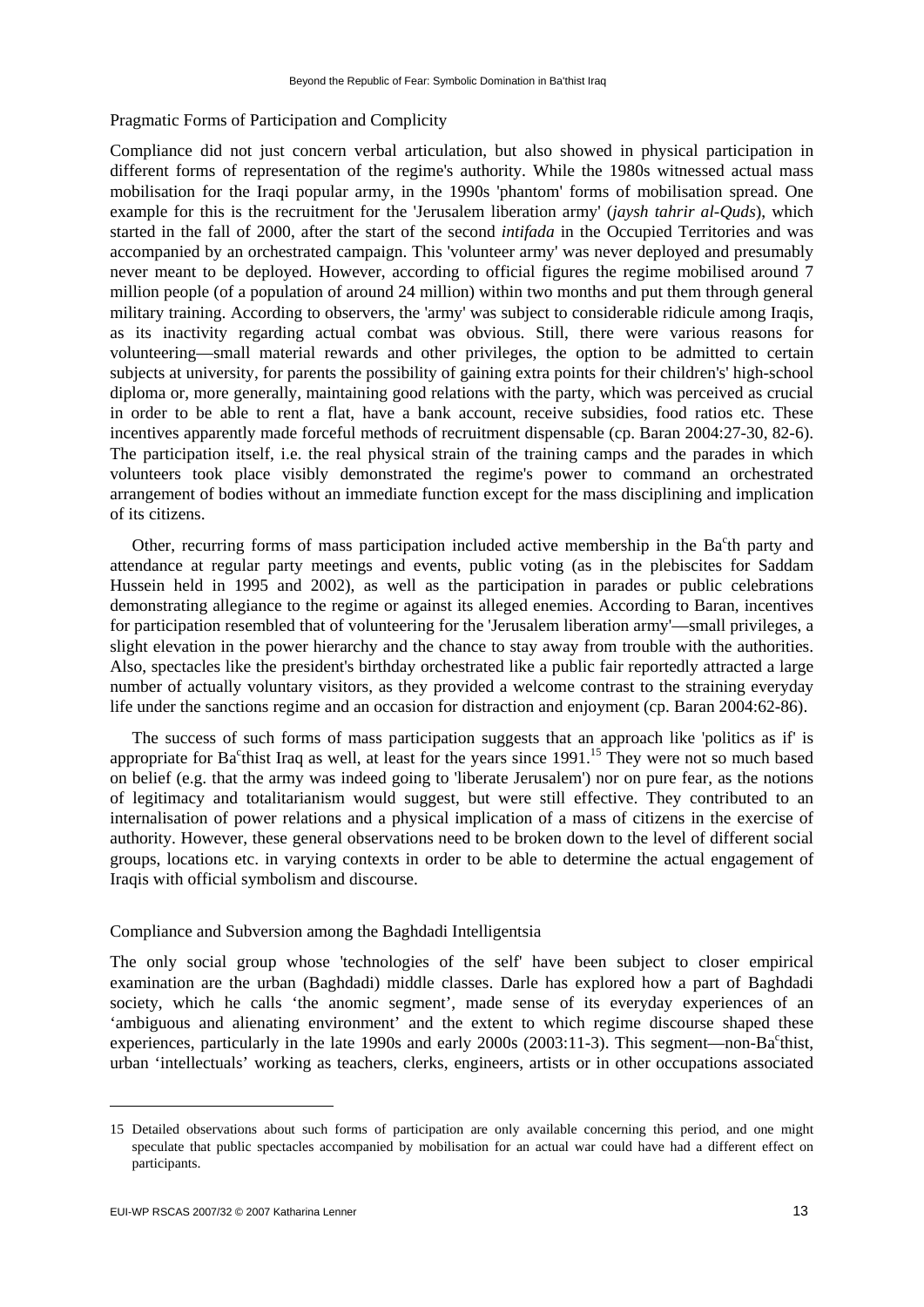with the 'modernist' project who identified neither as tribal nor as religious in a communal sense due to their socialisation in the modernist spirit—could not rely on such alternative spaces of production of meaning. Accordingly, they found themselves in a state of deep disorientation, as their outlook on the world did not correspond to social realities and state-sponsored symbolic production any more. One of the forms in which this segment coped with this ambiguous and unpredictable socio-political environment was to engage in 'circles of sociability' with like-minded friends, in which, among other things, rumours and political jokes could be exchanged. Darle interprets this as a kind of 'therapeutical' activity, which absolved individuals from engaging in active opposition (ibid.:74-9). Outwardly, they conformed to the guidelines prescribed by the official discourse (ibid.:130).

Davis (2005:200-26) has looked at another type of arrangement with the symbolic dominance of the regime and explored the activities of 'accommodating' intellectuals who ostensibly worked for the Ba<sup>c</sup>th regime but still tried to maintain a degree of integrity. From an analysis of several social science and history texts published for or at Baghdad university in the 1980s, he concludes that a recourse to the past not only constituted part of the state's effort to appropriate historical memory, but also opened up spaces for subtle criticisms and *double entendre*, e.g. by way of exaggeration—so that Iraqi students would understand the criticism-or by avoiding all Ba<sup>c</sup>thist terminology. Looking at secondary level history textbooks, he also states that 'the Ba<sup>c</sup>thist project seems to have only superficially entered the educational curriculum' (2005:224). Texts about the *Qadisiyya* campaign, for example, were hastily added to the end of books and not really linked to the main body. This could be interpreted as another form of subtle transgression by ministry officials.

While such forms of transgression did not openly challenge the regime but rather contributed to its staying in power, these accounts confirm that the state's grip on cultural production was not as total as suggested by the totalitarianism paradigm. There is a certain arbitrariness to such observations about a narrow social segment, which is privileged in terms of education, and one should not deduce a general ability of Iraqis to decode and filter official rhetoric and symbolism from this.16 However, if one starts out with the assumption that independent thinking did not exist after 1975 due to a reign of fear or with the notion legitimacy based on a traditional outlook of the populace, such questions do not even come to mind.

# Compliance and Subversion among Iraqi Shi°is

Whereas the above-mentioned studies particularly question the validity of assuming a 'total grip on the minds' through *forms* of symbolic domination, existing accounts of resistance shed further doubt on the claim that the *content* of regime-sponsored symbolic production automatically appealed to particular parts of the population. I will illustrate this using the example of the Iraqi Shi<sup>c</sup>a.

Firstly, nominal belonging to a religious community does thus not suffice to explain political affiliation. Iraqi Shi<sup>c</sup>is do not constitute a homogeneous group and their religious identity cannot be taken for granted. Scholars like Batatu, Zubaida or Jabar have demonstrated that on the one hand Iraqi Shi<sup>c</sup>is were divided by a number of cleavages in different social and spatial contexts, e.g. by different class, urban-rural, tribal/non-tribal or secular-religious dichotomies, which amounted to differing 'value systems, economic interests and political orientations' (Jabar 2003:162). Socio-economic changes like impoverishment and rural-urban migration coincided with new political orientations of Iraqi Shi°is, among which the support of markedly secular parties like the Iraqi Communist Party but also of the Ba<sup>c</sup>th party was prominent (Zubaida 1990:90-4). On the other hand, even among those Shi<sup>c</sup>is identifying as religious religiosity took on different forms, e.g. 'popular ceremonial ritualism' as against the legalist theology of the clerical class (Jabar 2003:162). Even the clerics were internally

<sup>16</sup> It is questionable, for example, if Davis' assertion that a continuous loss of allegiance took place over the years and that the rhetoric became 'increasingly shrill' (2005:177), is not due more to the author's own judgement and his observations among a narrow social sector than to broader social realities.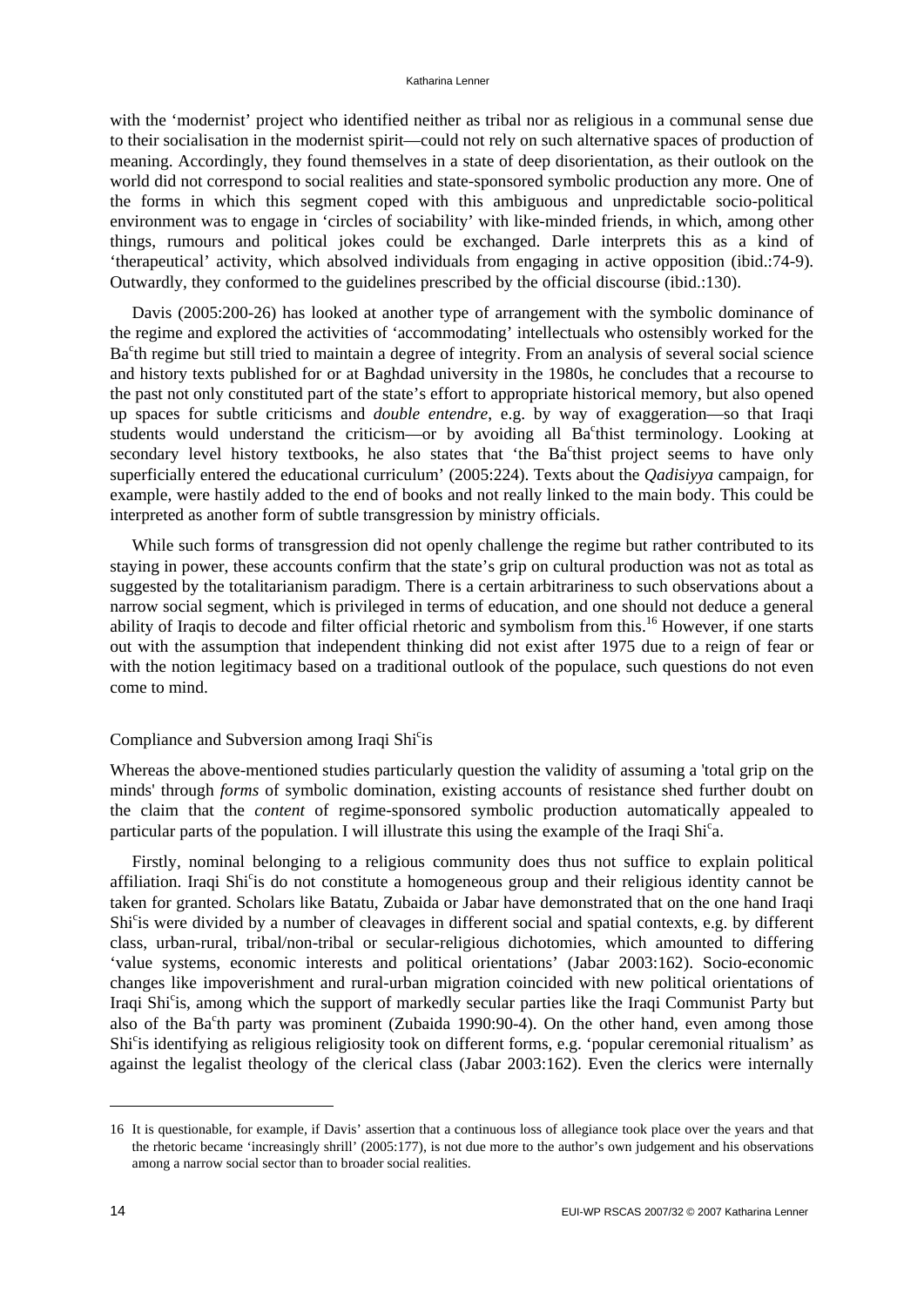divided not only by their different convictions regarding involvement in politics but also by their Arab or Iranian origin, which became a cleavage of significant impact during the Iran-Iraq war (Batatu 1981:593-4).

As much as it is therefore unhelpful to view *the* Iraqi Shi<sup>c</sup>a as one homogeneous group clinging to the same, supposedly religiously based convictions over time, it is equally flawed to consider official Islamic rhetoric as appealing *per se* to all religiously identifying persons. Even if Muslim identity becomes an important part of people's political identities in a certain context, this still does not mean that they will believe in the claims of a regime to represent religion. The emergence of 'religious' opposition even in places where the reference to Islam has constituted an important part of official rhetoric (e.g. Saudi-Arabia) points to the fact that the position of the 'speaker' as well as the social and political context will greatly influence the degree of credibility that such claims can achieve (Crystal 1994:278).

A closer look at the changing political affiliations of Iraqi Shi°is confirms this argument. After the outbreak of riots in 1977 in the provinces of Najaf and Karbala (which followed the interference of the authorities in the <sup>*c*</sup> *ashura'* ceremonies), the Ba<sup>c</sup>th regime pursued a carrot-and-stick policy vis-à-vis the Shi<sup>c</sup>a. One the one hand it offered some political as well as symbolic concessions—a number of Shi<sup>c</sup>is were appointed to the RCC and, as outlined above, the regime promoted itself as a protector of the Shi<sup>c</sup>a and their holy places and started to pay tribute to Islam rhetorically. At the same time, it cracked down brutally on Islamic activists, e.g. by executing the leader of the Islamic movement, Muhammad Baqr as-Sadr as well as his sister in 1980 and rounding up the most important activists of the  $Da<sup>c</sup>wa$ party, and started to deport thousands of Iraqi Shicis with Iranian passports—alleged 'Iranian elements'—out of the country. These measures gave a serious blow to the Shi<sup>c</sup>i religious opposition movement in Iraq (Batatu 1981:590-3, Bengio 1985: 8-12).

It is hard to assess the degree to which the symbolic integration offered by the regime at this time contributed to the acquiescence of most Shi<sup>c</sup>a in the following years. Factors like the absence of a leadership figure that could unite the fragmented sectors of Iraq's Shi<sup>c</sup>i population, as well as material concessions and fear of persecution have to be taken into account as well. During the Iran-Iraq war, in which the bulk of ordinary soldiers consisted of Shi<sup>c</sup>is, there were few desertions and the level of Shi<sup>c</sup>i opposition was comparatively low. This attests to the increasing hold of Iraqi nationalism among almost all sectors of the population through the experience of war, but it is unclear if this tacit support should be accorded to the state of Iraq as such or to the Ba<sup>c</sup>th regime.<sup>17</sup> Whatever its exact reasons after the end of the war and particularly during and after the second Gulf War, dissatisfaction rose, particularly in the course of mounting economic problems, the unwillingness of many ordinary soldiers to participate in another war and the subsequent experience of humiliating retreat (Jabar 1994:101-3). It eclipsed in a series of popular uprisings in March 1991, which started in the southern towns of the country but took over in the North as well. In the south, the most prominent slogans of the insurgents called for Shi<sup>c</sup>a rule and for the establishment of an Islamic state (ibid.:108-9). The regime's Islamic rhetoric, which was particularly pronounced at this point—Saddam Hussein claimed, for example, that he was called upon by God to invade Kuwait—apparently did little to appease the protesters (ibid.:104). Adopting a hegemony approach, one could posit that the regime was not able to integrate these parts of Iraqi society on a material and political plane at this point, so that its rhetoric did not fall on fertile grounds.

One can conclude from the differing levels of support of Iraqi Shi<sup>c</sup>is to the regime or oppositional voices that it is not Islamic imagery as such which is resonant and thereby produces legitimacy. Neither is it helpful to assume a pre-existing 'oppositional' interest of particular ethnic or religious groups like in the model of *ethno-politics* or *confessionalism,* on the basis of which it has been claimed for example that the Iraqi Shi<sup>c</sup>a, constituting the majority of the Iraqi population, should have an

<sup>17</sup> Batatu observed that those Shi<sup>c</sup>is who joined ranks with the Ba<sup>c</sup>th were impelled 'more by interest than conviction and tend to be careerists rather than devotees' (1981:593).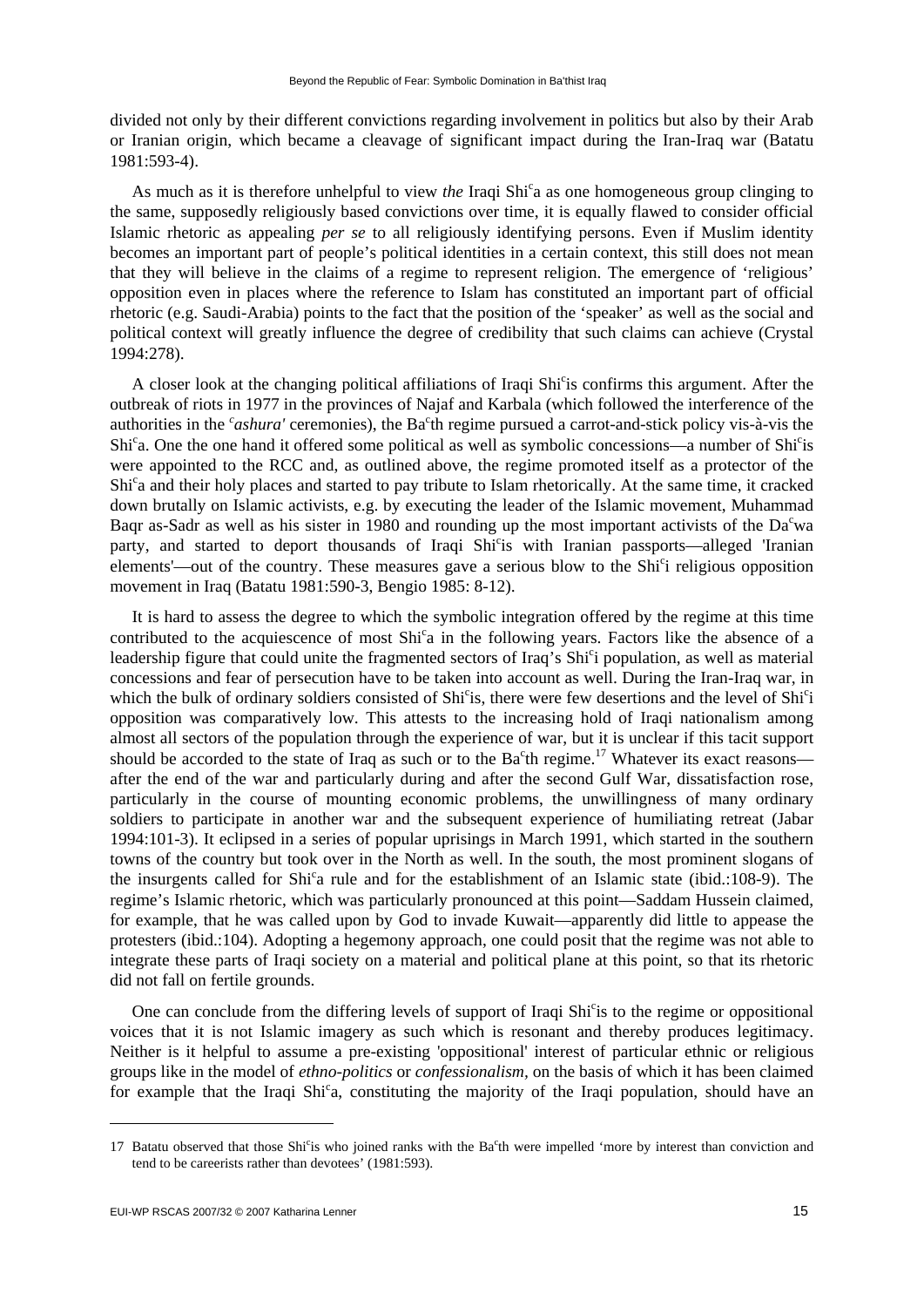interest in taking over political rule (e.g. Ibrahim 1991). It is more rewarding to think of ethnicity, tradition or religion as sources of meaning which can be drawn on in specific contexts as means to elicit consent for a regime as well as to mobilise opposition against it. The effects of the contents of official symbolic production very much depend on these specific contexts.<sup>18</sup>

# **Future Directions: 'Politics As If', Hegemony and Common Sense**

The above-mentioned studies show that the actual situation was much more ambiguous than is implied by 'totalitarianism' or 'traditional legitimacy', regarding the coherence of official discourse as well as its reception among different parts of the population in changing contexts. Even if the perspectives for actual empirical research in Iraq are still bleak, it will most likely become easier to gain access to relevant archives and thereby acquire more differentiated ideas of what everyday life under the Ba<sup>c</sup>th was like. As I have demonstrated above, the choice of conceptual tools is crucial in this endeavour as it has a decisive influence on which areas are deemed important for research and how they are researched.

Two approaches seem particularly suitable for guiding future research on symbolic domination. The first is that of 'governmentality' or 'politics as if'. This approach regards symbolic forms of domination as relatively autonomous from socio-economic contexts as well as independent from the belief in the appropriateness of rule. It is also not primarily interested in the content of symbolic forms of domination, but in the techniques on which they rely.

Such an approach makes it possible to acknowledge and analyse internal contradictions and ambiguities in official rhetoric and imagery, and to rethink its effects on this basis. Makiya and others have drawn attention to the power of authoritarian regimes to shape thinking and behaviour but due to their theoretical framework have overestimated the coherence of official discourse as well as the destructive role of fear. However, the effects of symbolic domination on forms of disciplining and perceiving the self deserve more scholarly attention. Particularly Darle (2003) and Baran (2004) have analysed the regime's discourse and its disciplinary effects on the basis of its ambiguity and arbitrariness and looked at forms of internalisation of power relations. However, these observations have had a rather general character so far.

This approach can also shed new light on the linkage between domination and resistance. The assumption that domination and resistance share the same social space and therefore structurally resemble each other could, for example, provide a useful perspective for a closer examination of the 1991 *intifada*. Looking at its particularistic slogans promoting Shi<sup>c</sup>a rule (cf. Jabar 1994:108), one could argue that the regime's commandment of a symbolic monopoly as far as 'the whole of Iraq' was concerned as well as its tacit acceptance and promotion of particularistic discourses constituted one relevant factor which prevented communication between different groups and the emergence of shared political ideas. Thus, the regime's symbolic-disciplinary strategies would have significantly contributed to the failure of the revolt. Similar questions could be asked regarding the present political situation and the legacies of symbolic domination of the Ba<sup>c</sup>th: Which frames of reference are used if political groups claim to speak for 'the whole of Iraq', and to what extent do such expressions build on the imagery and rhetoric of the old regime? To what extent do the old techniques of particularisation live on?

<sup>18</sup> A similar argument could be made about the waxing and waning of tribalism under Saddam Hussein. Tribes and tribal identifications are not constant in time and space, so that official employment of tribal symbols did not have a 'natural' appeal. The regime's symbolic resurrection of tribal imagery, starting in the late 1980s, was closely connected to changing social realities in the aftermath of the first and second Gulf wars, in which tribalism emerged and was promoted as a new mechanism of allocation and distribution, as well as a form to maintain order in rural areas where the degree of state control had lessened. The new appeal of tribalism as a form of political identification is thus closely connected to these changing contexts and has little to do with the 'traditional' character of Iraqi society (see Baram 1997, Jabar 2000).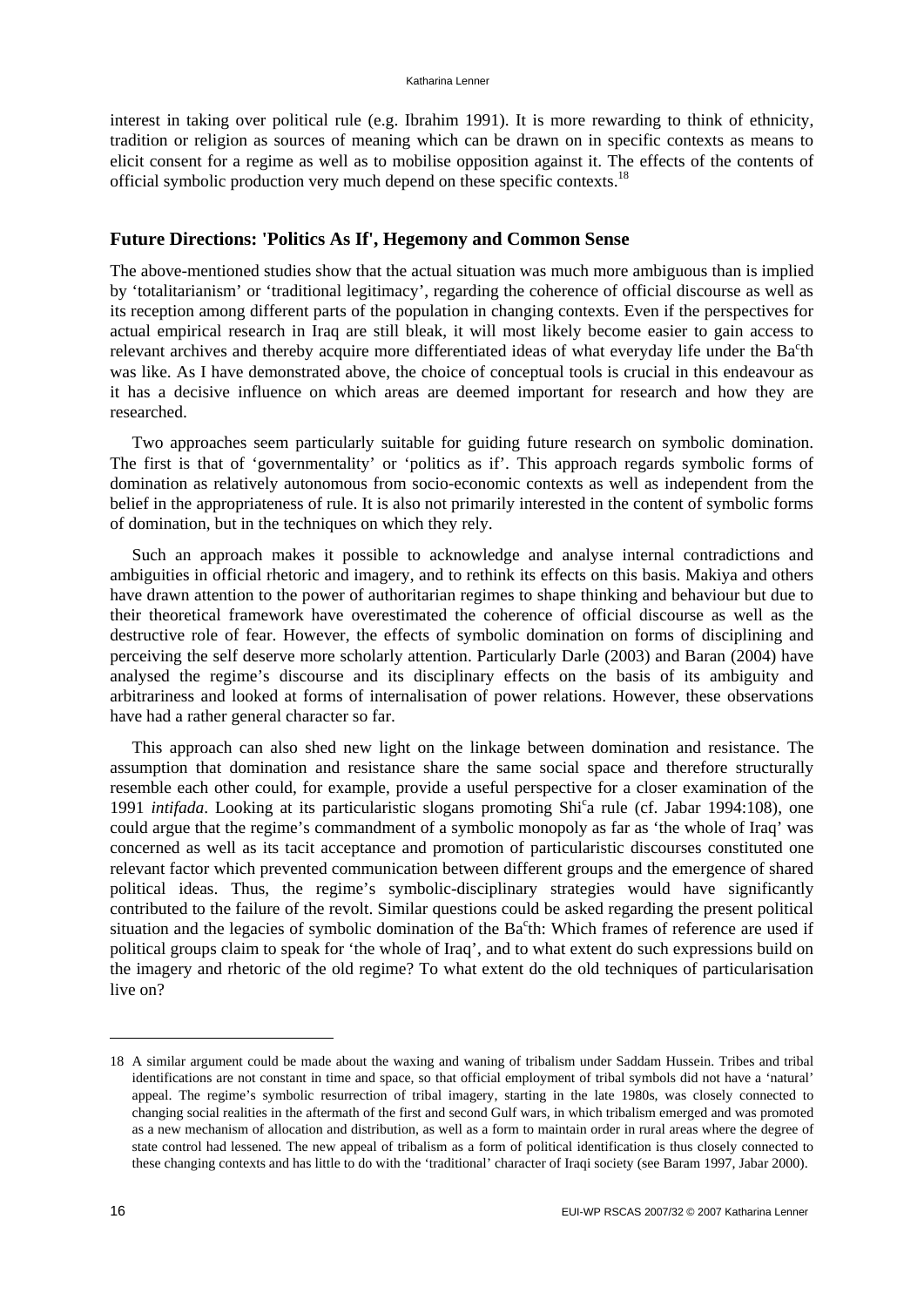The approach of 'politics as if', however, runs the danger of inadequate generalisation if it does not explicitly relate to the 'technologies of the self' of different social groups. The only group which has been addressed in more detail so far is the urban intelligentsia, a rather small part of Iraqi society that was marginalised in the official discourse of the 1990s and after. It would be interesting to explore how other groups who were implicated more by the regime's imagery and rhetoric or who possessed alternative sources of meaning reacted to and engaged with official rhetoric and symbolism in comparison. The risk of generalisation also concerns different phases of Ba<sup>c</sup>th rule. It should not generally be posited that state-sponsored symbolic production was completely arbitrary and exaggerated so that compliance was based on dissimulation without belief or persuasion. As the existing studies suggest, this characterised official discourse after 1991. However, earlier efforts to promote a particular understanding of community and of a common origin of all Iraqis might have had a considerable persuasive power, at least for the educated classes and particularly those with a Sunni background (cp. Davis 2005:9-10).

In order to analyse these efforts and their persuasive power regarding different groups in changing socio-political contexts a resort to Gramsci, particularly to his concept of hegemony, is advisable. Firstly, it has a greater dynamism than the notion of 'politics as if'. It can direct attention to the state's role as an educator, i.e. the attempt to transform socio-political values and thinking and thereby to prevent potentially counter-hegemonic groups from forming alternative ideas. This idea has been used to explore the regime's efforts to appropriate historical memory (Davis 2005). It could be expanded to study the socialising role of institutions like schools, religious institutions, party and mass organisations as well as media like state television and radio in more detail.

Secondly, the concept of hegemony stresses the linkage between symbolic and socio-economic as well as political forms of inclusion and exclusion. I have tried to outline this linkage and, at times, disjuncture, using the example of different responses to state symbolism and rhetoric among Iraqi Shi<sup>c</sup>i groups. The same approach could be applied in order to further contextualise the symbolic revival of tribalism from the late 1980s, i.e. its connection to new socio-political arrangements between the regime and tribal groups. Such an approach can provide a kind of safeguard against essentialisms or reductionisms relating to 'culture'. It can also ensure that the analysis of symbolic domination does not content itself with general observations but always relates them to specific parts of society in changing contexts.

Finally, hegemony is thought of as a continuous struggle, which implies that there is never a state of unambiguous and unquestioned authority (as suggested by the totalitarianism paradigm). The concept thus invites to look out for changes and challenges to the rule of the Ba<sup>c</sup>th and to explore further spaces where the regime's discourse was challenged or subverted. In order to be able to identify such spaces, groups and discourses, one could draw on another important Gramscian concept, that of the 'common sense' denoting the incoherent set of assumptions and beliefs of particular societies or milieus. Gramsci assumed that the subjectivity of subaltern groups is usually composed of various layers, consisting of everyday lore, religious and folkloric practices, fragments of knowledge from different times and hegemonic projects, etc. Accordingly, the struggle for hegemony focuses on tapping and shaping the common sense of different milieus (cp. Gramsci 1971:199, 323-30). Employing this notion and inquiring into components of the common sense in varying contexts could give clues to why the Ba<sup>c</sup>th regime tried to tap specific images and symbols and also indicate where forms of transgression and opposition might have emerged from in different milieus. Thus, it can safeguard against too coherent a notion of technologies of the self under the Ba<sup>c</sup>th rule, imagining the role of the state in processes of subjectivation as encompassing. A hegemonic understanding of technologies of the self can help identify the different layers of subjectivity of particular groups in specific historic contexts.

In summary, both approaches, the Foucaultian as well as the Gramscian, could direct future empirical research into new areas, the results of which are likely to shed further doubts on the notion of Ba<sup>c</sup>thist Iraq as a totalitarian polity in which all independent reasoning was erased (or alternatively,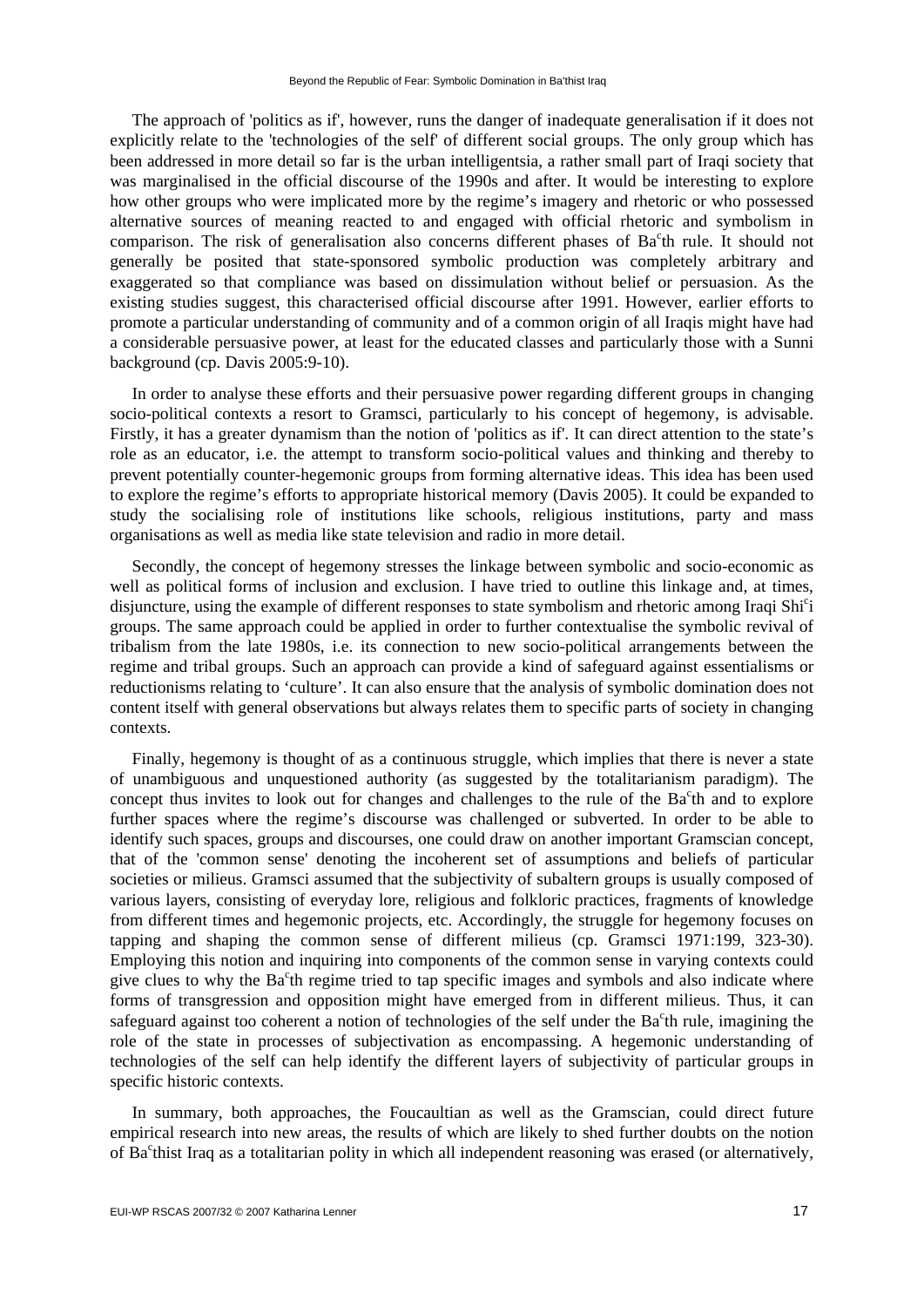as one based on traditional culture). This is because they are more open-ended and make it possible to explore ambiguities and changes. Of course, this does not mean that there are no other concepts or approaches from which the study of symbolic forms of domination in Ba<sup>c</sup>thist Iraq could benefit. Based on the previous criticism of the dominant concepts of totalitarianism and traditional legitimacy, however, I would formulate three requirements which any 'political ethnography of power' (Wedeen 1999:25) should fulfil: Firstly, it should to be sensitive to the power to shape thought and public conduct through techniques of symbolic domination. Secondly, it needs to be able to conceive social diversity and varying degrees of inclusion and exclusion of different parts of the population as a basis for diverse responses to official rhetoric and imagery. And finally, it needs to be able to conceptualise the possibility of change, transgression and resistance. Only an approach that considers these three aspects will be able to do away with the stereotypical notion of Ba<sup>c</sup>thist Iraq as a 'republic of fear' and to explore the effects of symbolic domination in more depth.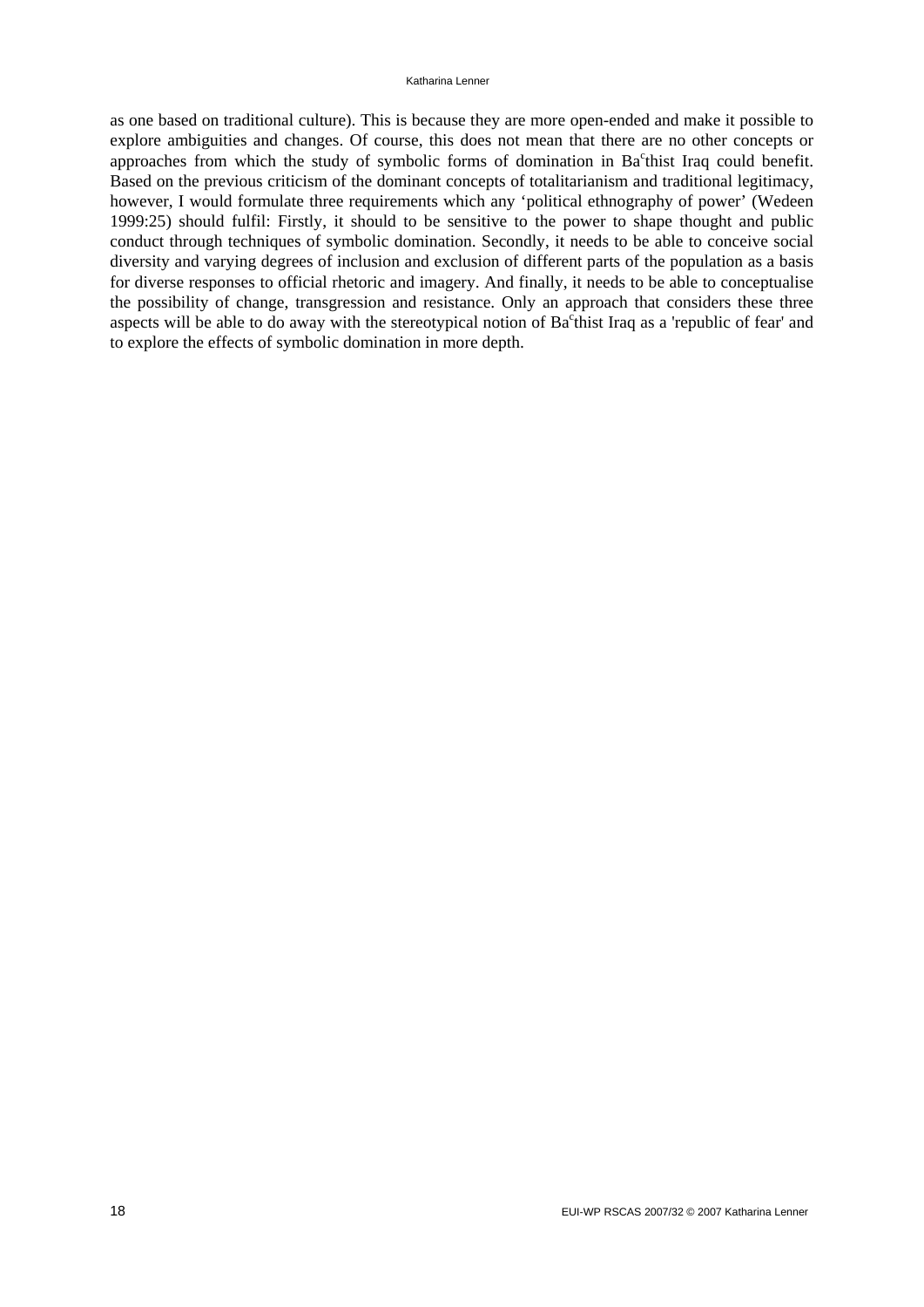## **Bibliography**

- Abu-Lughod, L. 1998. 'Television and the Virtues of Education. Upper Egyptian Encounters With State Culture'. In Hopkins, N. / Westergaard, K., eds., *Directions of Change in Rural Egypt*. Cairo: The American University in Cairo Press.
- Alnasseri, S. 2004. *Periphere Regulation. Regulationstheoretische Konzepte zur Analyse von Entwicklungsstrategien im arabischen Raum* (Peripheral Regulation. Regulation Theory Concepts for the Analysis of Development Strategies in the Arab World). Münster: Westfälisches Dampfboot.
- Arab Bath Socialist Party Iraq [ABSP]. 1983. *The Central Report of the Ninth Regional Congress. June 1982*. Bagdad [sic]: (no publisher stated).
- Arendt, H. 1976. *The Origins of Totalitarianism*. San Diego: Harvest Book.
- Ayubi, N. 1995. *Over-Stating the Arab State. Politics and Society in the Middle East*. London: I.B. Tauris.
- Baram, A. 1997. 'Neo-Tribalism in Iraq: Saddam Hussein's Tribal Policies 1991-96'. *IJMES,* Vol. 29, No. 1, pp.1-31.
- Baram, A. 1991. *Culture, History and Ideology in the Formation of Ba<sup>c</sup>thist Iraq, 1968-89*. Houndmills, Basingstoke.: Macmillan.
- Baran, D. 2004: *Vivre la tyrannie at lui survivre. L'Irak en transition*. Paris: Mille et une nuits.
- Batatu, H. 1981. 'Iraq's Underground Shi<sup>c</sup>a Movements: Characteristics, Causes and Prospects'. *Middle East Journal*, Vol. 35, No. 4, pp. 578-594.
- Batatu, H. 1978. *The Old Social Classes and the Revolutionary Movements of Iraq*. Princeton, NJ: Princeton University Press.
- Ben-Dor, G., 1977. 'Political Culture Approach to Middle East Politics'. *International Journal of Middle Eastern Studies*, Vol. 8, No. 1, pp. 43-63.
- Bengio, O. 1998. *Saddam's Word. Political Discourse in Iraq*. New York, Oxford: Oxford University Press.
- Bengio, O. 1985. 'Shi<sup>c</sup>is and Politics in Ba<sup>c</sup>thi Iraq'. *Middle Eastern Studies*, Vol. 21, No. 1, pp.1-14.
- Berezin, M., 1997. 'Politics and Culture: A Less Fissured Terrain'. *Annual Review of Sociology*, Vol. 23, pp. 361-383.
- Bessel, R. / Jessen, R. (eds.) 1996. *Die Grenzen der Diktatur: Staat und Gesellschaft in der DDR* (The Limits of Dictatorship. State and Society in the GDR). Göttingen: Vandenhoek & Ruprecht.
- Bozarslan, H / Dawod, H. 2001. 'Le pouvoir irakien, dix ans après la guerre'. *Esprit,* No. 272, pp. 10-40.
- Crystal, J. 1994. 'Authoritarianism and its Adversaries in the Arab World'. *World Politics*, Vol. 46, No. 2, pp. 262-89.
- Darle, P. 2003. *Saddam Hussein maître des mots. Du langage de la tyrannie à la tyrannie du langage*. Paris : L'Harmattan.
- Davis, E. 2005. *Memories of State: Politics, History and Collective Identity in Modern Iraq*. Berkeley, CA: University of California Press.
- Davis, E. 1994. 'The Museum and the Politics of Social Control in Modern Iraq'. In Gillis, J.R., ed., *Commemorations. The Politics of National Identity*. Princeton, NJ: Princeton University Press.
- Davis, E / Gavrielides, N. (eds.) 1991. *Statecraft in the Middle East. Oil, Historical Memory, and Popular Culture*. Miami: Florida International University Press.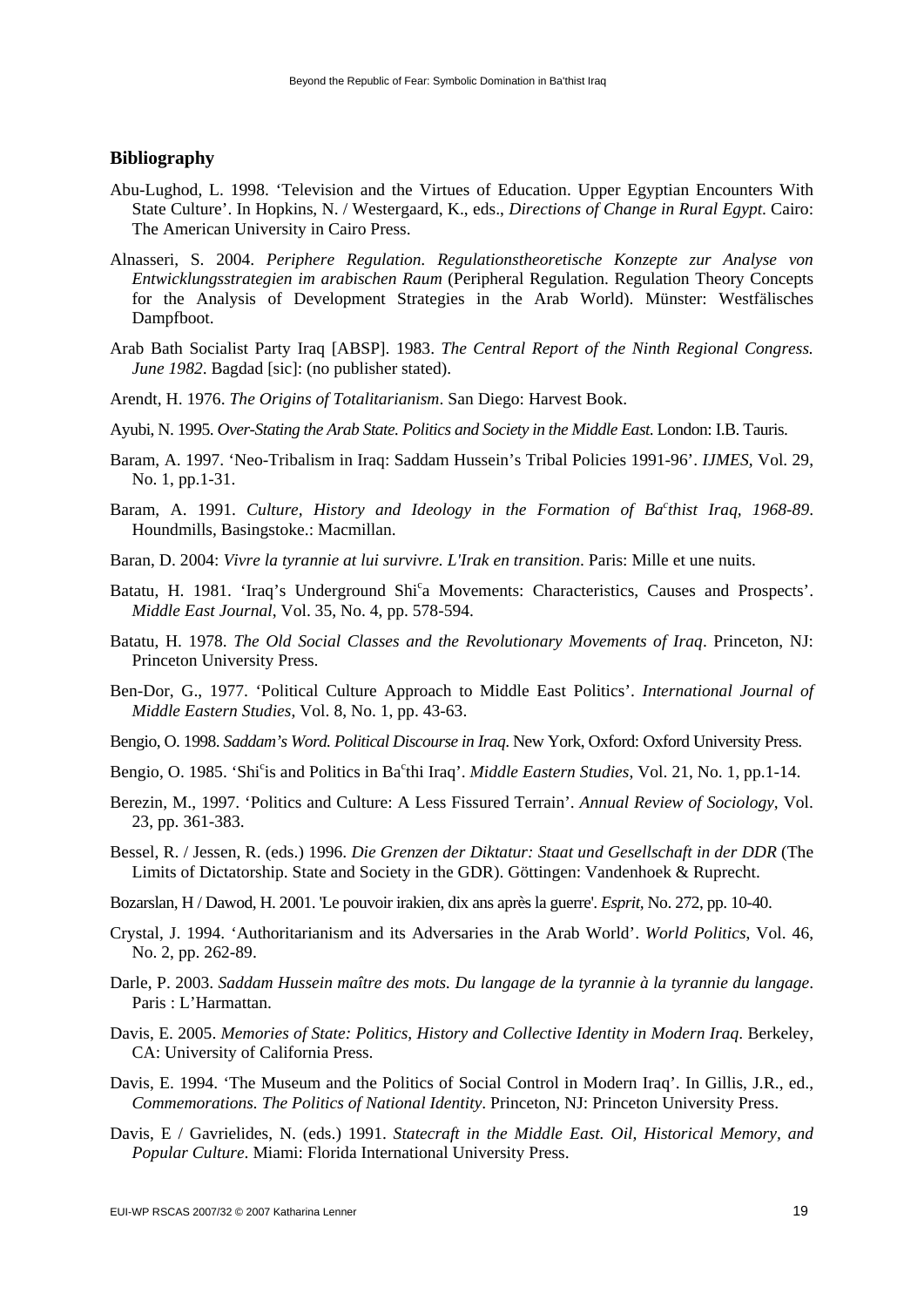- Douglas, A. / Malti-Douglas, F. 1994. 'Machismo and Arabism. Saddam Husayn as Lone Hero'. In id., *Arab Comic Strips. Politics of an Emerging Mass Culture*. Bloomington & Indianapolis, IN: Indiana University Press.
- Farouk-Sluglett, M. / Sluglett, P. 1991a. *Der Irak seit 1958. Von der Revolution zur Diktatur*. Frankfurt am Main: Suhrkamp. [German Translation of *Iraq Since 1958: From Revolution to Dictatorship*]
- Farouk-Sluglett, M. / Sluglett, P. 1991b. 'The Historiography of Modern Iraq'. *The American Historical Review*, Vol. 96, No. 5, pp. 1408-21.
- Foucault, M. 1991. 'Governmentality'. In Burchell, G. et al., eds., *The Foucault-Effect: Studies in Governmentality*. Chicago, IL: Chicago University Press.
- Gramsci, A. 1971. *Selections from the Prison Notebooks*, edited and translated by Q. Hoare and G.N. Smith. New York: International Publishers.
- Heine, P. 1993. 'Political Parties, Institutions and Administrative Structures'. In Hopwood, D. et al., eds., *Iraq: Power and Society*. Reading: Ithaca Press.
- Hinnebusch, R. 1990. Authoritarian Power and State Formation in Ba<sup>c</sup>thist Syria. Army, Party, and *Peasant*. Boulder / CO: Westview Press.
- Ibrahim, F. 1997. *Konfessionalismus und Politik in der arabischen Welt : die Schiiten im Irak* (Confessionalism and Politics: the Shi<sup>c</sup>ites in Iraq). Münster: Lit.
- Jabar, F.A. 2003. 'Clerics, Tribes, Ideologues and Urban Dwellers in the South of Iraq: the Potential for Rebellion'. In Dodge, T. / Simon, S., eds., *Iraq at the Crossroads: State and Society in the Shadow of Regime Change*. IISS Adelphi Paper 354, Oxford: Oxford University Press.
- Jabar, F.A. 2000. 'Detribalization and Retribalization in Iraq, 1968-1998'. *Middle East Report*, No. 215, pp. 28-31, 48.
- Jabar, F.A. (= Jabbar, F.A.) 1994. 'Why the Intifada Failed'. In Hazelton, F., ed. for CADRI, *Iraq Since the Gulf War: Prospects for Democracy*. London: Zed Books.
- Johnson, A. 2006. 'Putting Cruelty First: An Interview with Kanan Makiya (Part 2)', Democratiya, No. 6 [Web: [http://www.democratiya.com/interview.asp?issueid=4,](http://www.democratiya.com/interview.asp?issueid=4) accessed 12/2006]
- al-Khalil, S. (pseud. of Makiya, K.). 1991. *Republic of Fear. Saddam's Iraq*. 2nd ed. London: Hutchinson Radius.
- Kreutzer, M. / Schmidinger, T. (eds.) 2004. *Irak: Von der Republik der Angst zur bürgerlichen Demokratie?* (Iraq—From the Republic of Fear Towards Bourgeois Democracy?). Freiburg: ça ira.
- Kubba, J. 2003. *The First Evidence. A Memoir of Life in Iraq under Saddam Hussein*. Jefferson, NC: Mc Farland & Company.
- Lemke, T. 2002a. Foucault, Governmentality, and Critique. *Rethinking Marxism*, Vol. 14, No. 3, pp. 49-64 <http://www.thomaslemkeweb.de/publikationen/Foucault,%20Governmentality,%20and%20Critiqu> e%20IV-2.pdf, accessed 11/2006].
- Lemke, T. 2002b. 'Die politische Theorie der Gouvernementalität: Michel Foucault' (The Political Theory of Governmentality: Michel Foucault). In Brodocz, A. / Schaal, G., eds., *Politische Theorien der Gegenwart 1. Eine Einführung*. Opladen: Leske + Budrich.
- *Makiya, K. 2005.* 'All Levels of the Iraqi Government Were Complicit'. *Middle East Quarterly*, Vol. 12, No. 2 [Web: [http://www.meforum.org/article/718,](http://www.meforum.org/article/718) accessed 12/2006].
- Makiya, K. 2004. *The Monument. Art and Vulgarity in Saddam Hussein's Iraq.* 2<sup>nd</sup> ed. London: I.B. Tauris.
- Marr, P. 2004. *The Modern History of Iraq*. 2nd ed. Boulder, CO: Westview Press.